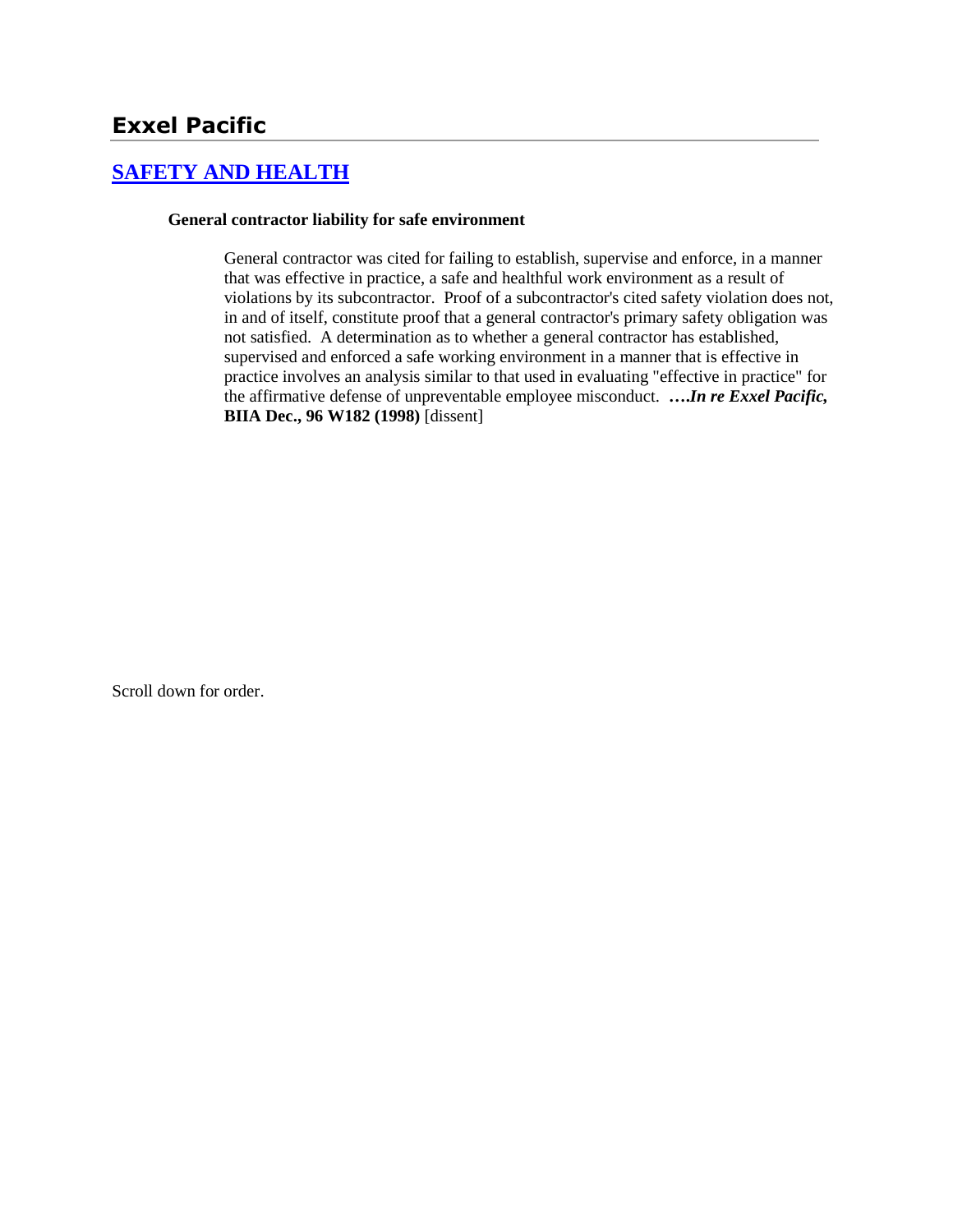## **BEFORE THE BOARD OF INDUSTRIAL INSURANCE APPEALS STATE OF WASHINGTON**

**)**

 **IN RE: EXXEL PACIFIC, INC. ) DOCKET NO. 96 W182**

**CITATION & NOTICE NO. 115221699 ) DECISION AND ORDER** 

APPEARANCES:

Employer, Exxel Pacific, Inc., by Schiffrin, Olson & Schlemlein, P.L.L.C., per Garth A. Schlemlein

Employees of Exxel Pacific, Inc., by None

Department of Labor and Industries, by Office of the Attorney General, per Martha A. French, Assistant

The employer, Exxel Pacific, Inc., filed an appeal with the Board of Industrial Insurance Appeals on April 16, 1996, from a Corrective Notice of Redetermination issued by the Department of Labor and Industries on April 3, 1996. The Corrective Notice of Redetermination affirmed a citation and notice issued February 14, 1996, and reduced the penalty for a serious violation of WAC 296-155-100(1)(a) from \$1600 to \$800. **REVERSED AND REMANDED.**

# **PROCEDURAL AND EVIDENTIARY MATTERS**

Pursuant to RCW 51.52.104 and RCW 51.52.106, this matter is before the Board for review and decision on a timely Petition for Review filed by the general contractor, Exxel Pacific, Inc., (Exxel). Exxel petitions for review of the Proposed Decision and Order issued on November 25, 1997, in which the Corrective Notice of Redetermination issued by the Department on April 3, 1996, was affirmed.

The Department sought testimony from Safety Inspector Bruce Weech concerning subcontractor Master Framing, Inc.'s (Master Framing) citation history. The industrial appeals judge sustained general contractor Exxel's objection to the testimony. We reverse the ruling at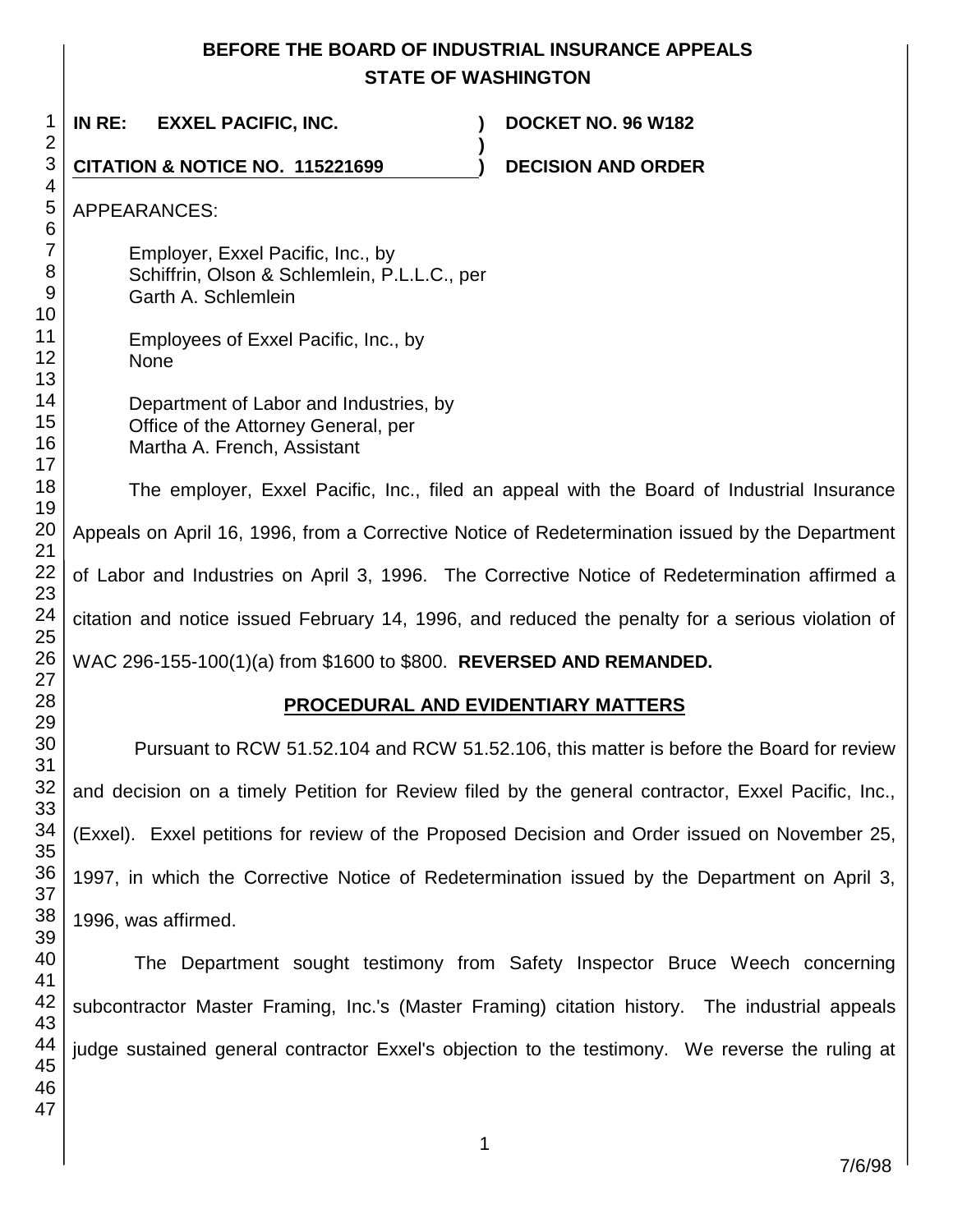3/10/97 Tr. at 56, lines 17-29. We remove the testimony at 3/10/97 Tr. at 56, line 39, through 3/10/97 Tr. at 57, line 7, from colloquy. The testimony is relevant. The testimony could tend to convince a trier of fact that Exxel was not sufficiently vigilant on its jobsite in light of Master Framing's safety record. Further, our industrial appeals judge did later rely upon this testimony. The Board has reviewed the other evidentiary rulings in the record of proceedings and finds that no prejudicial error was committed. We affirm the rulings.

## **DECISION**

In this appeal we decide whether the Department of Labor and Industries properly cited Exxel, a general building contractor, for a violation under the Washington Industrial Safety and Health Act (WISHA). The Department cited general contractor Exxel after a Department safety inspector observed employees of Exxel's subcontractor, Master Framing, violating specific fall protection standards. Exxel contends it is entitled to relief from the citation. We agree with Exxel.

## **Citation Background and Issues**

Exxel was the general contractor at the Stanwood/Camano Village construction project. Master Framing was one of Exxel's subcontractors on the project. On January 17, 1996, Safety Inspector Bruce S. Weech, of the Safety and Health Division of the Department of Labor and Industries, observed four Master Framing employees on a roof on which they were installing plywood sheeting. The roof varied 16 to 18 feet in height relative to the ground. Two of Master Framing's employees were on the lower edge of the roof, engaged in loading materials from a forklift onto the roof. These employees wore full safety harness gear, including safety lanyards, but the employees did not have the safety lanyards tied-off to the available anchor points. One employee was working on a truss with a shock-absorbing lanyard that was too long. Safety Inspector Weech then interviewed Master Framing and Exxel employees, and examined some of Exxel's documents relating to its safety program.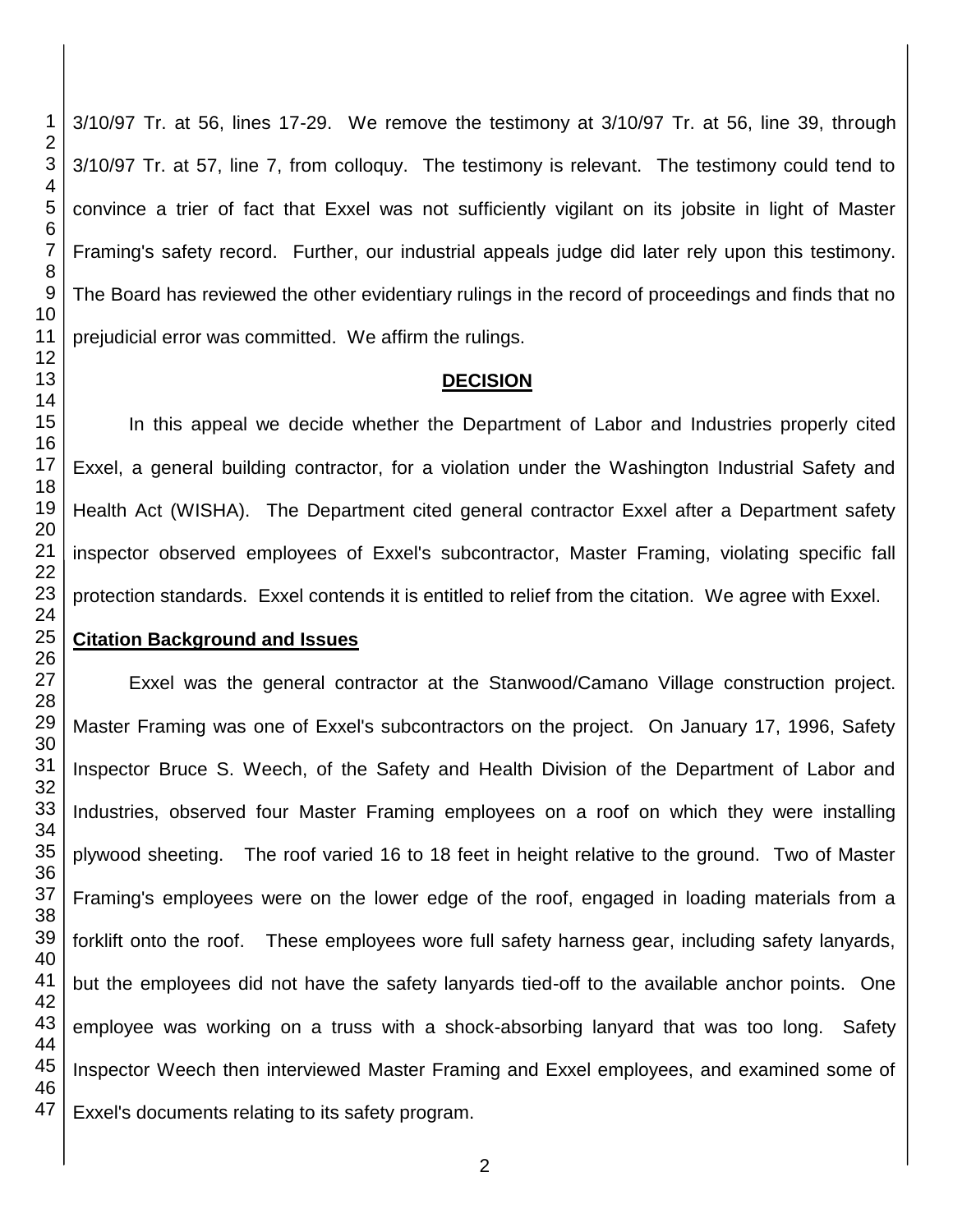| 1<br>$\overline{2}$                                      | The Department cited Exxel for violation of WAC 296-155-100(1)(a):                                                                                                                                                                                                                                                                                                                                                                                                                                                                                                                                                                                                                                        |
|----------------------------------------------------------|-----------------------------------------------------------------------------------------------------------------------------------------------------------------------------------------------------------------------------------------------------------------------------------------------------------------------------------------------------------------------------------------------------------------------------------------------------------------------------------------------------------------------------------------------------------------------------------------------------------------------------------------------------------------------------------------------------------|
| 3<br>4<br>5<br>6                                         | (1) It shall be the responsibility of management to establish, supervise,<br>and enforce, in a manner that is effective in practice:<br>(a) A safe and healthful working environment.                                                                                                                                                                                                                                                                                                                                                                                                                                                                                                                     |
| $\overline{7}$<br>$\,8\,$                                | (Emphasis added.)                                                                                                                                                                                                                                                                                                                                                                                                                                                                                                                                                                                                                                                                                         |
| $9\,$<br>10                                              | In its citation and notice, the Department alleged that Exxel:                                                                                                                                                                                                                                                                                                                                                                                                                                                                                                                                                                                                                                            |
| 11<br>12<br>13<br>14<br>15<br>16<br>17<br>18<br>19<br>20 | as a general contractor, failed to establish, supervise and enforce, in a<br>manner which was effective in practice a safe and healthful working<br>environment, in that sub-contractor, Master Framing, Inc., had<br>employees exposed to fall hazards of up to 18 feet without fall<br>protection implemented (WAC $# 155-24503(2)(b)(ii)$ ), had a written fall<br>protection work plan posted in the Exxel jobsite office that was not being<br>implemented (WAC 295[sic]-155-24503(4)(a)), and employee had 10<br>feet or more in slack between fall arrest lanyard tie-off on roof and<br>attachment to harness "D" ring while working over a 16 foot fall hazard.<br>(WAC 296-155-24505(4)(q)(ii). |
| 21<br>22                                                 | 2/14/96 Citation and Notice No. 115221699 (Emphasis added.)                                                                                                                                                                                                                                                                                                                                                                                                                                                                                                                                                                                                                                               |
| 23<br>24<br>25                                           | This appeal raises issues concerning a general contractor's obligations, under WISHA, to                                                                                                                                                                                                                                                                                                                                                                                                                                                                                                                                                                                                                  |
| 26<br>27                                                 | ensure a safe and healthful work environment on the general contractor's jobsite. These issues                                                                                                                                                                                                                                                                                                                                                                                                                                                                                                                                                                                                            |
| 28<br>29                                                 | include the extent of a general contractor's WISHA obligations and the nature in which a general                                                                                                                                                                                                                                                                                                                                                                                                                                                                                                                                                                                                          |
| 30<br>31                                                 | contractor may fulfill these obligations. In the present appeal, the Department and Exxel agree that                                                                                                                                                                                                                                                                                                                                                                                                                                                                                                                                                                                                      |
| 32<br>33                                                 | our determination should turn specifically upon whether Exxel's safety program was "effective in                                                                                                                                                                                                                                                                                                                                                                                                                                                                                                                                                                                                          |
| 34<br>35                                                 | practice." The Department alleges that Exxel's safety program was not "effective in practice" and                                                                                                                                                                                                                                                                                                                                                                                                                                                                                                                                                                                                         |
| 36<br>37                                                 | Exxel contends its program was "effective in practice," despite the fact that employees of Exxel's                                                                                                                                                                                                                                                                                                                                                                                                                                                                                                                                                                                                        |
| 38<br>39                                                 | subcontractor, Master Framing, violated specific fall protection standards. The Department and                                                                                                                                                                                                                                                                                                                                                                                                                                                                                                                                                                                                            |
| 40<br>41                                                 | Exxel both presented extensive evidence concerning whether Exxel's safety program was "effective"                                                                                                                                                                                                                                                                                                                                                                                                                                                                                                                                                                                                         |
| 42<br>43<br>44                                           | in practice." We ultimately agree that our decision in this particular appeal should turn upon                                                                                                                                                                                                                                                                                                                                                                                                                                                                                                                                                                                                            |
| 45<br>46                                                 |                                                                                                                                                                                                                                                                                                                                                                                                                                                                                                                                                                                                                                                                                                           |
| 47                                                       | <sup>1</sup> We note the code references above are consistent with 1995 Washington Administrative Code, Volume 13B 1996                                                                                                                                                                                                                                                                                                                                                                                                                                                                                                                                                                                   |

 We note the code references above are consistent with *1995 Washington Administrative Code, Volume 13B 1996 Supplement*, the specific code sections last amended effective October 1, 1995. The provisions were subsequently amended and re-codified effective February 1, 1997.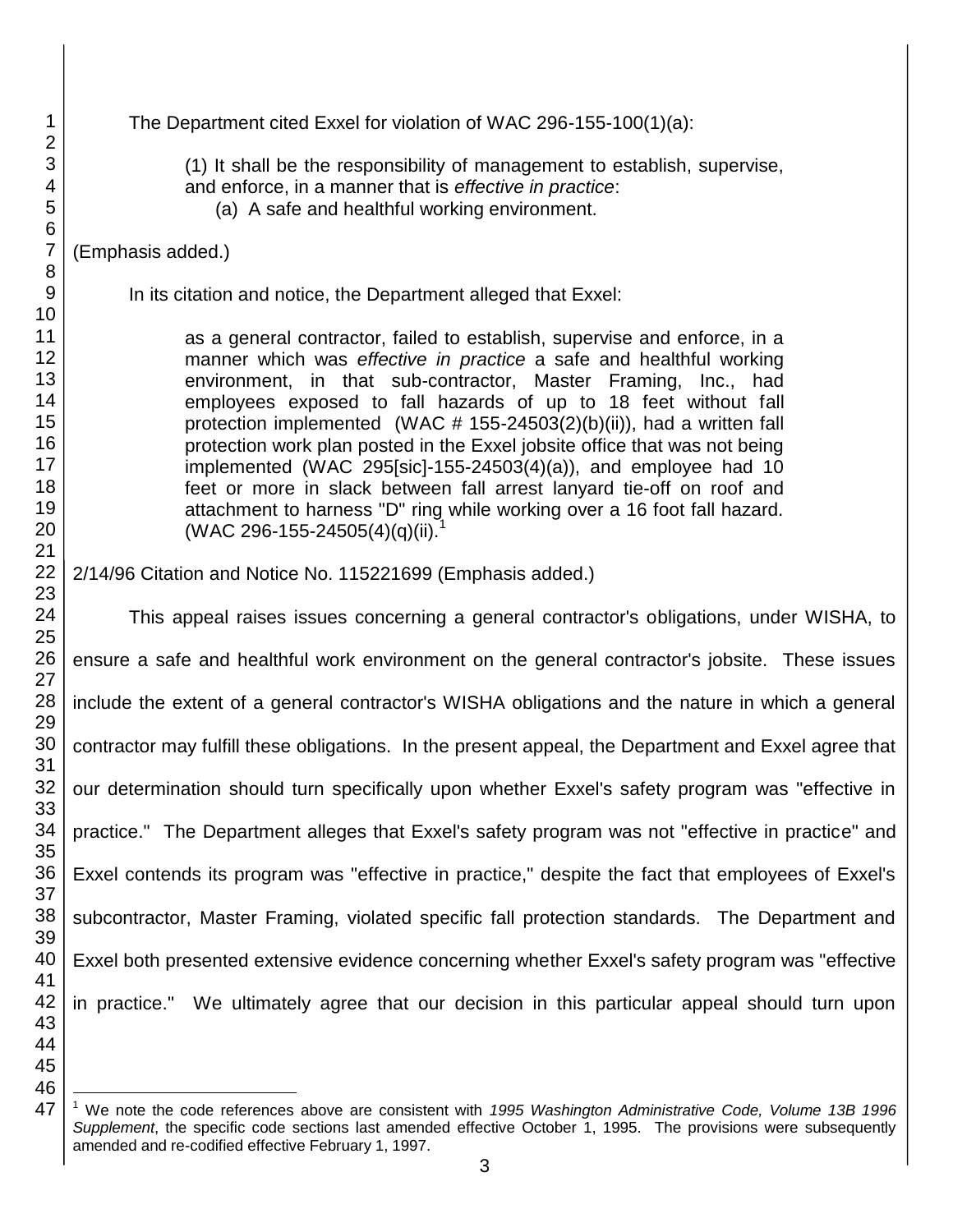whether Exxel's safety program was "effective in practice" in maintaining a safe and healthful working environment.

Also, to a large degree, the Department and Exxel appear to agree that WISHA Regional Directive (WRD) 93-4, promulgated by the Department for general contractor and WISHA compliance staff use, provides a guide for determining whether Exxel's overall safety program was adequate so as to be considered "effective in practice." The Department acknowledges that Exxel complied with many of the recommendations in WRD 93-4. However, the Department maintains that Exxel's safety program should not be considered "effective in practice."

In this decision, we discuss the most recent developments in the law concerning general contractor WISHA obligations, and we discuss WRD 93-4 and other sources of the term "effective in practice." We discuss these in order to adequately explain the reasons for our decision in the present appeal. We also discuss these in order to clarify the limits of our present decision as it might apply to future cases where the Department has cited a general contractor after observing a subcontractor's employees violating specific WISHA standards.

# **Developments Concerning General Contractor WISHA Responsibility**

# **Appellate Court and Board Cases**

 The Department may issue a WISHA citation to a general contractor, based on safety violations occurring on its jobsite, even though the general contractor's employees were not directly exposed to the hazard and the general contractor's own employees did not directly violate a specific WISHA regulation. In 1989, this Board held that the general contractor on a multiple employer construction site is responsible for its subcontractor's WISHA violation when: (1) the violation exposes not only the subcontractor's employees, but also other workers on the site to a safety hazard; (2) the general contractor could reasonably have been expected to prevent or abate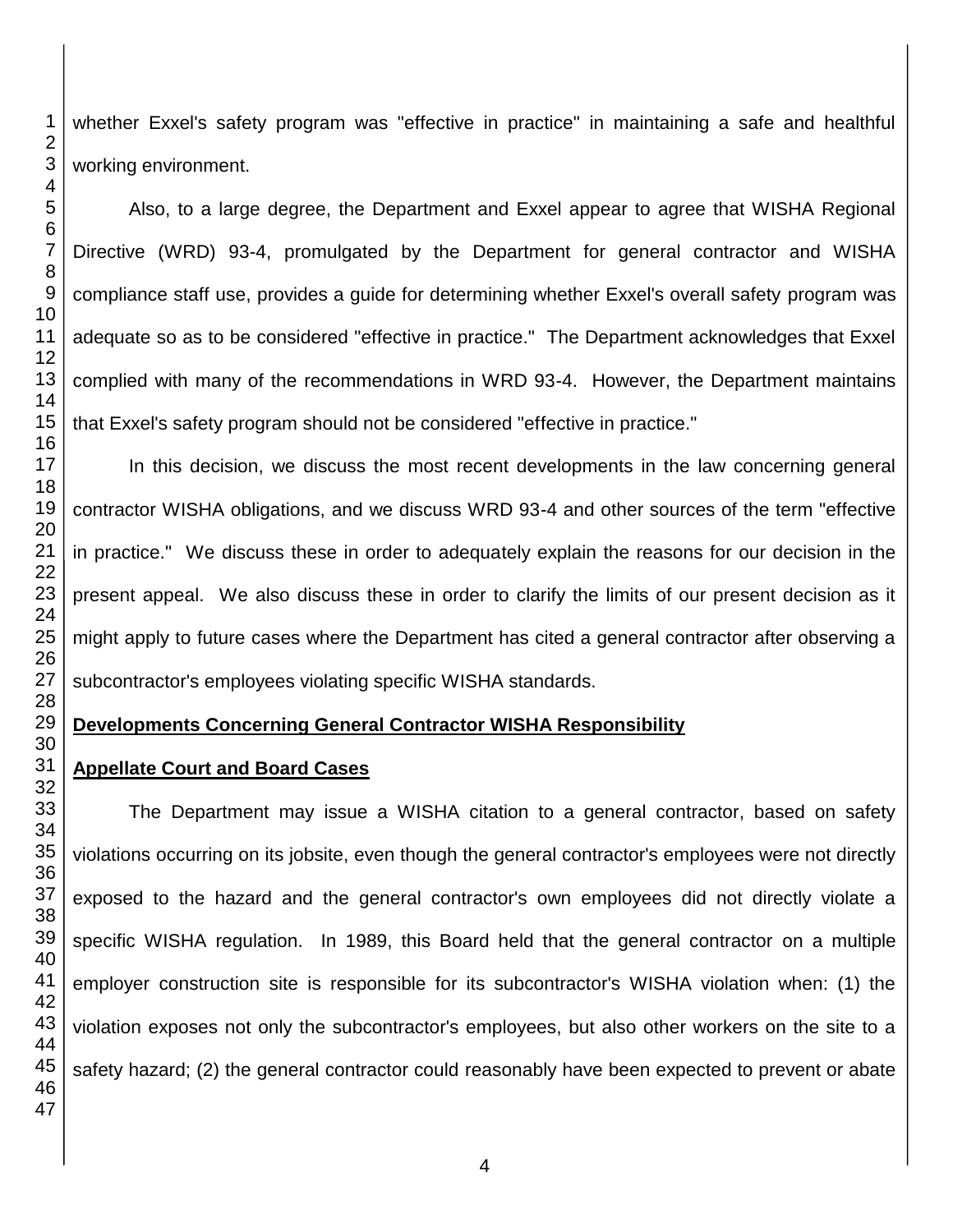subcontractor's WISHA violation is obvious. *In re R C Construction*, BIIA Dec., 87 W039 (1989). In the context of a personal injury lawsuit (as opposed to a safety citation under WISHA), our State Supreme Court held that general contractors, on multiple employer construction sites, have an even broader responsibility than we stated in *R C Construction*: A general contractor's supervisory authority places the general in the best position to ensure compliance with safety regulations. For this reason, **the prime responsibility for safety of all workers should rest on the general contractor**. . . . Thus, to further the purposes of WISHA to assure safe and healthful working conditions for every person working in Washington, RCW 49.17.010, we hold **the general contractor should bear the primary responsibility for compliance with safety regulations** because the general contractor's innate supervisory authority constitutes sufficient control over the workplace. *Stute v. P.B.M.C.*, 114 Wn.2d 454, 463-464 (1990) (Emphasis added.) See also, *Degroot v. Berkley Constr., Inc.* 83 Wn. App. 125 (1996). In *Stute,* a subcontractor's employee sued the general contractor for negligent safety conditions on the jobsite. Mr. Stute fell from a wet, slippery roof while installing gutters in the employ of the subcontractor. The subcontractor had not provided any safety equipment. As evidence of the general contractor's negligence, Mr. Stute sought to present evidence of the general contractor's failure to ensure that its subcontractor complied with WISHA regulations. Our appellate courts have extended the principle in *Stute* to hold entities other than general contractors potentially liable for WISHA violations. Division One of our Court of Appeals held that the owner of a jobsite may owe a common law duty to the employees of an independent contractor to provide a safe workplace if the landowner "*retained the requisite degree of control over the* 

the subcontractor's violation by reason of its supervisory capacity over the entire site; and (3) the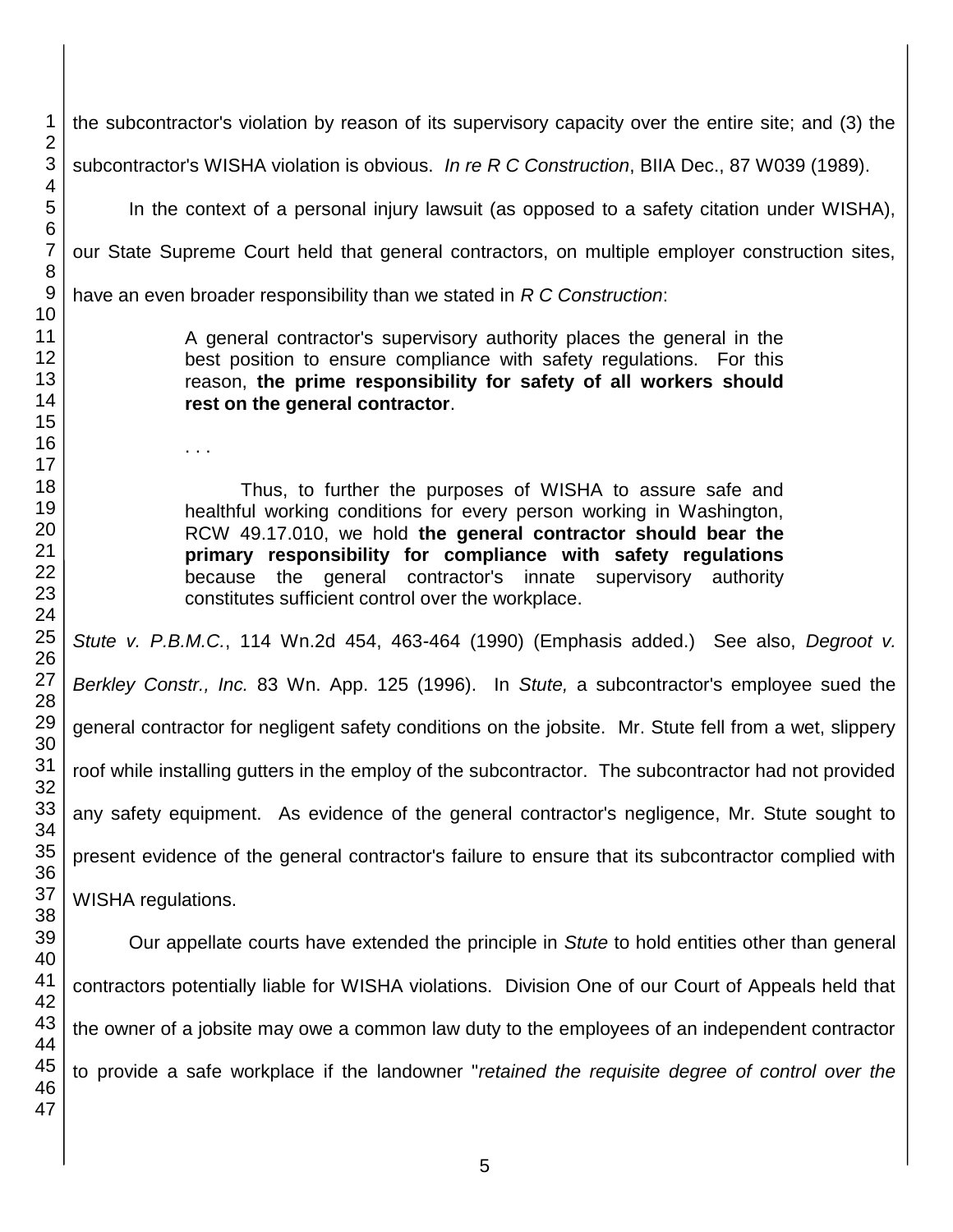*work*." *Kennedy v. Sea-Land Service*, 62 Wn. App. 839, 855 (1991), referring to *Kelley v. Howard S. Wright Constr. Co.,* 90 Wn.2d 323 (1978). Division Two, applying both *Kelley* and *Stute*, imposed liability on a jobsite owner based on: (1) the common law duty to exercise ordinary care for the safety of an independent contractor's employees (*Kelley*); and (2) the duty to comply with safety regulations (*Stute*). *Doss v. ITT Rayonier*, 60 Wn. App 125 (1991). Division One held that an owner/developer's position was so comparable to that of the general contractor in *Stute* that the owner/developer has a duty to ensure that employees of its subcontractors comply with applicable safety regulations. *Weinert v. Bronco National Co.*, 58 Wn. App. 692 (1990).

Thus, our courts have made it clear that the Department may issue a WISHA citation to a general contractor for failure to meet its "primary responsibility" to comply with WISHA regulations on its jobsite, whether or not the general contractor's own employees are directly exposed to the hazard considered.

However, neither this Board nor our courts have previously addressed the **substance** of a general contractor's primary responsibility for WISHA compliance on its jobsite. The Department cited one of our previous decisions, *In re Atkinson-Dillingham, J.V.*, Dckt. No. 88 W091 (August 23, 1990). In *Atkinson*, we stated: "[b]ased on the rationale set forth in *Stute*, Atkinson-Dillingham, the general contractor, would be responsible for **any** WISHA violations committed by Bauveg America [the subcontractor]." Atkinson, at 5 (Emphasis added.)<sup>2</sup> In Atkinson, we ultimately determined that the Department had failed to establish that any safety violation occurred on the jobsite. Therefore,

 We note that *Atkinson* has not been designated by us as a "significant Decision" under RCW 51.52.160. The Board was directed to publish a guide for those who appear in front of the agency as to how we would respond to various issues and facts. We issue our Significant Decisions to comply with the statutory mandate. The Significant Decisions are also a mechanism to distribute this agency's decisions. Citing a decision by this Board that has not been designated as "significant" does not mean that we will not consider it as authority. We strive for consistency in all our decisions except where we find it warranted to specifically reverse an earlier position. We caution that we will consider only **final** decisions of this agency. Proposed Decisions and Orders are not final and are not considered as authority within this agency.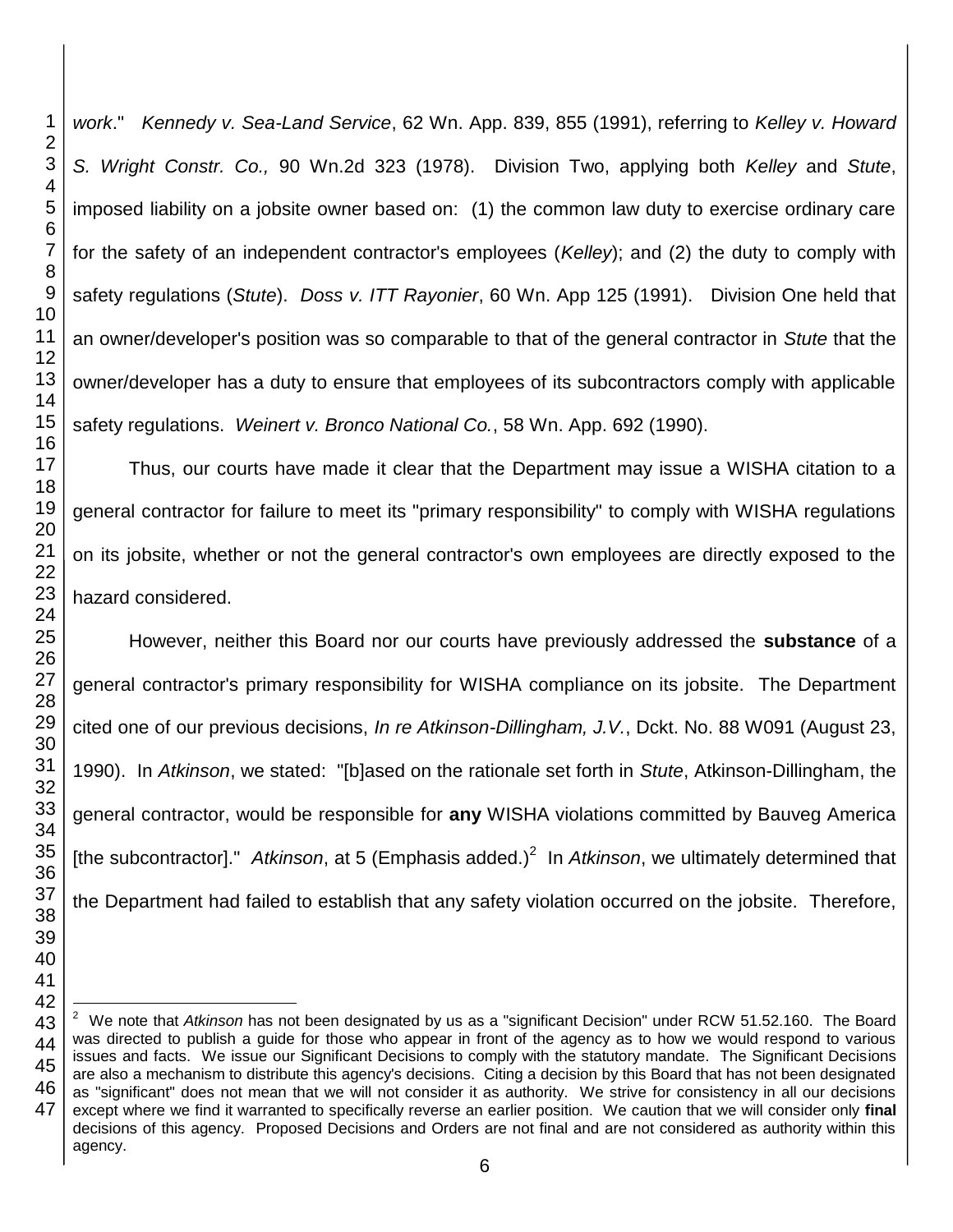in *Atkinson* we did not fully examine the extent of the general contractor's WISHA obligations and whether there are defenses available such as the employee misconduct defense. In light of these facts and our discussion below, we caution that the statement in *Atkinson* should not be read to mean that general contractors are necessarily responsible for each and every WISHA violation committed by their subcontractors.

Neither *Stute*, nor other decisions of our appellate courts, provide detailed guidance regarding the full substance or extent of a general contractor's obligations under WISHA. In *Stute*,

the court, before remanding the case to the trial court for a determination of damages, stated:

A general contractor's supervisory authority is per se control over the workplace, and the duty is placed upon the general contractor as a matter of law**.** It is the general contractor's responsibility to furnish safety equipment **or to contractually require subcontractors to furnish adequate safety equipment relevant to their responsibilities.**

*Stute*, at 464 (Emphasis added.)

In referring to this language in *Stute*, the *Degroot c*ourt considered the admissibility of the general contractor's contract with the subcontractor. The court noted that the boilerplate language in the contract "appears designed to meet the duty of care outlined in *Stute*." *Degroot*, 83 Wn. App. at

129.

We do not, however, consider the language from *Stute*, cited above, to be an exhaustive statement of general contractor obligations under WISHA. In *Stute*, neither the general contractor nor the subcontractor provided safety equipment when the need was obvious. This failure provided a sufficient factual foundation to find the general contractor liable. We believe the quotation from *Stute*, cited above, is not a statement on how a general contractor may limit its obligations under WAC 296-155-100(1)(a).

Our understanding is consistent with the limited legal holding in *Degroot*. Again that court held that the general contractor's contract with the subcontractor was admissible together with a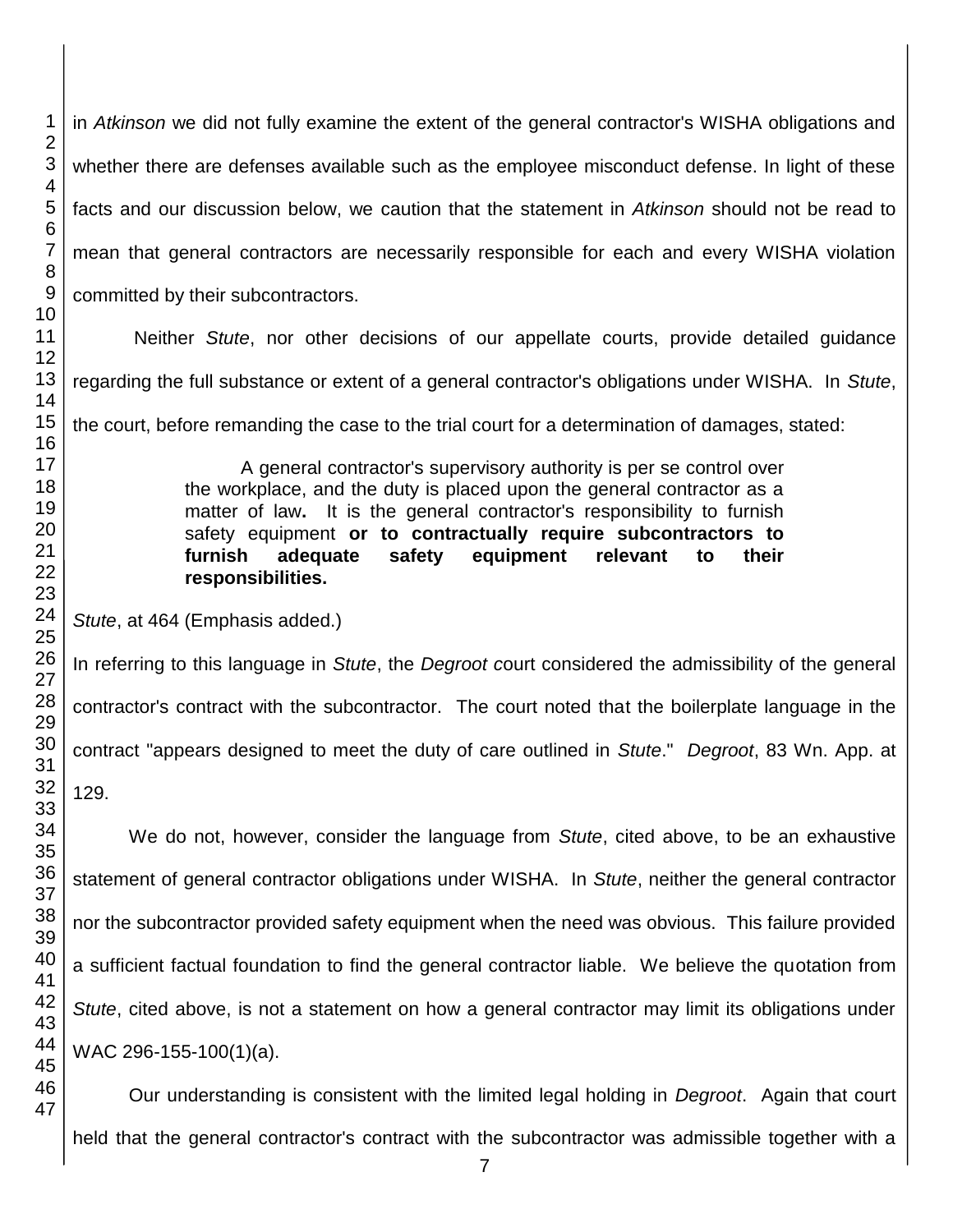limiting jury instruction that explained that the exhibit was received for, "a limited purpose relating to whether (the general contractor) exercised due care in carrying out its duties under WISHA" but "**not received** in evidence for the purpose of showing that those WISHA duties had been delegated to (the subcontractor)."

While a general contractor cannot absolve itself of responsibility for safety on the jobsite by contractually delegating that responsibility to a subcontractor, neither does proof of a **cited** safety violation constitute sufficient proof the responsibility was not met. This is consistent with the development of tort law in this state. The common law doctrine of negligence, per se, based on a violation of a statute or regulation, has been abolished in this state. Rather, "breach of a duty imposed by statute, ordinance, or administrative rule . . . may be considered by the trier of fact as evidence of negligence." RCW 5.40.050; *Doss*, 60 Wn. App. at 129. Thus, in personal injury actions, our appellate courts have focused in some cases upon the **admissibility of evidence** concerning WISHA violations on a general contractor's jobsite to prove negligence of the general contractor. And in at least one case, *Stute*, the court focused upon the **sufficiency of the evidence** to show negligence, where the violation was obvious. But, understanding this legal context, we are persuaded that none of the courts, in the personal injury cases thus far discussed, meant to define the full extent of a general contractor's obligations under WISHA.

## **Department Effort to Clarify General Contractor Obligations - WRD 93-4**

The Department promulgated WRD 93-4, Exhibit No. 8, after the "Stute Task Force" (comprised of representatives of the Department of Labor and Industries, the Department of General Administration, various businesses and business associations, and labor associations, and an attorney) considered the implications of *Stute* for the Department's administration of WISHA. WRD 93-4 states that the *Stute* Task Force was formed to develop a WISHA Regional Directive that would set forth a "duty of care" that the Department and the contractor community would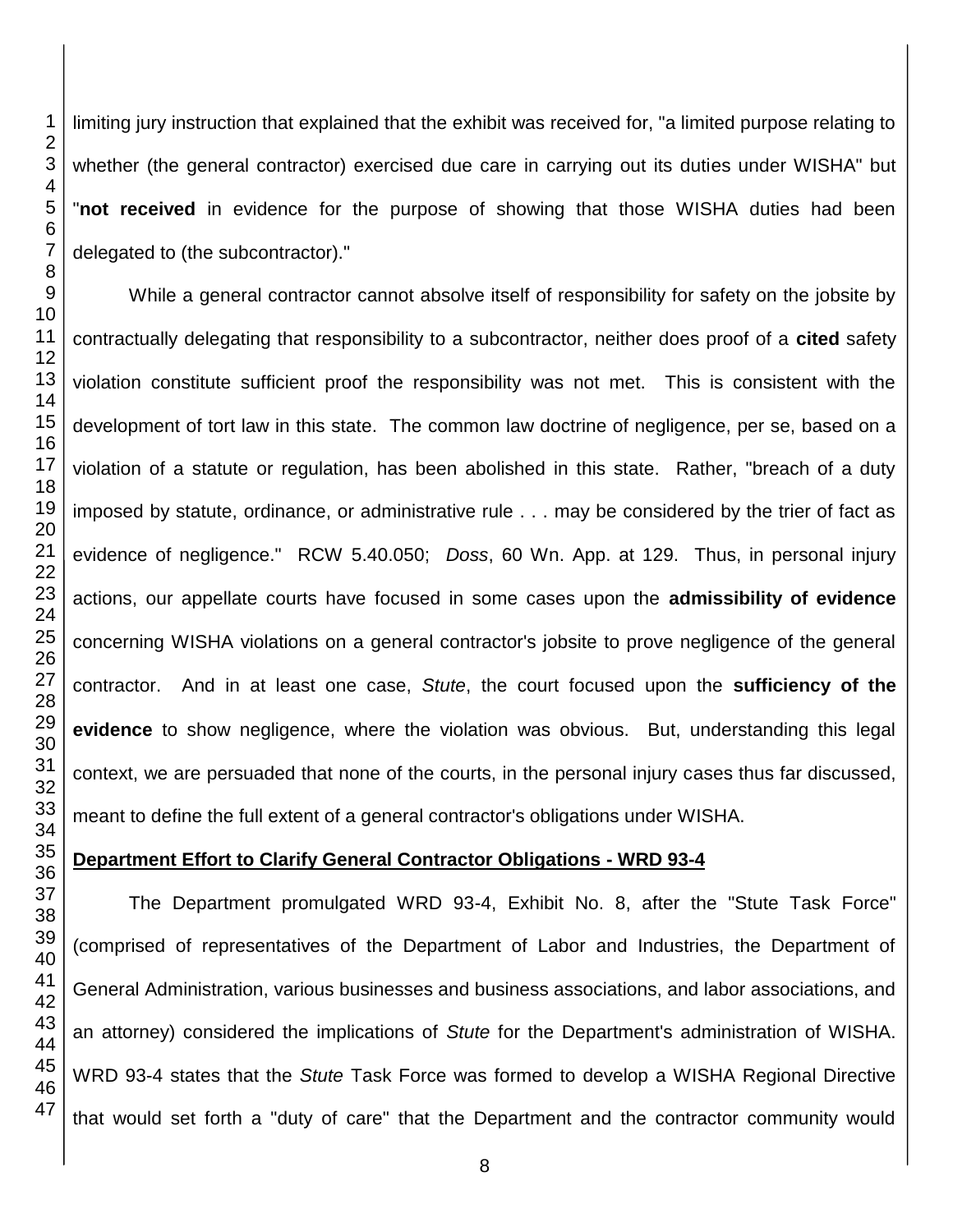"recognize as an affirmative defense." Exhibit No. 8, at 2. The stated goals were to foster "a strong commitment to worker safety and viable relationship between the contractor community and the Department" and "to develop a WRD that would . . . clarify the Department's expectations in a manner that recognized the needs of the contractor community and promoted worker safety." Exhibit No. 8, at 2.

The heart of WRD 93-4, a 9-page document, is its outline of general contractor responsibilities. Many of the delineated **mandatory** responsibilities of a general contractor are identical to those that the Department has imposed, by regulation, upon the direct employers of workers in the construction industry. Among these are**:** development of an Accident Prevention Program that includes roles and responsibilities pertaining to safety, training and corrective action; tailoring this to the safety requirements of the particular jobsites "where appropriate" in the form of written, site-specific Safety Plans that address and coordinate safety issues of all subcontractors at the site; developing or requiring subcontractors to identify anticipated hazards in all phases of the project; requiring subcontractors to have Accident Prevention Programs and site-specific plans consistent with WISHA; and the like. Exhibit No. 8, at 4-6. (Emphasis added.)

 WRD 93-4 also **suggests** what a general contractor might do in order to establish work rules designed to enhance safety and prevent violations. A general contractor "*may wish* to consider":preparing agendas for job safety meetings; mandatory attendance of all workers at such meetings; safety incentive or recognition programs; and similar. Exhibit No. 8, at 6 (Emphasis added.) WRD 93-4 then provides that the general contractor "*must* adequately communicate work rules to its subcontractors" and "*must* show that it has established a process to discover and control recognized hazards," that is, those hazards "[r]ecognized by the industry or by the contractor in the past." Exhibit No. 8, at 6 (Emphasis added.) "Disciplinary action related to safety violations *must* be communicated to the appropriate work force." Exhibit No. 8, at 7 (Emphasis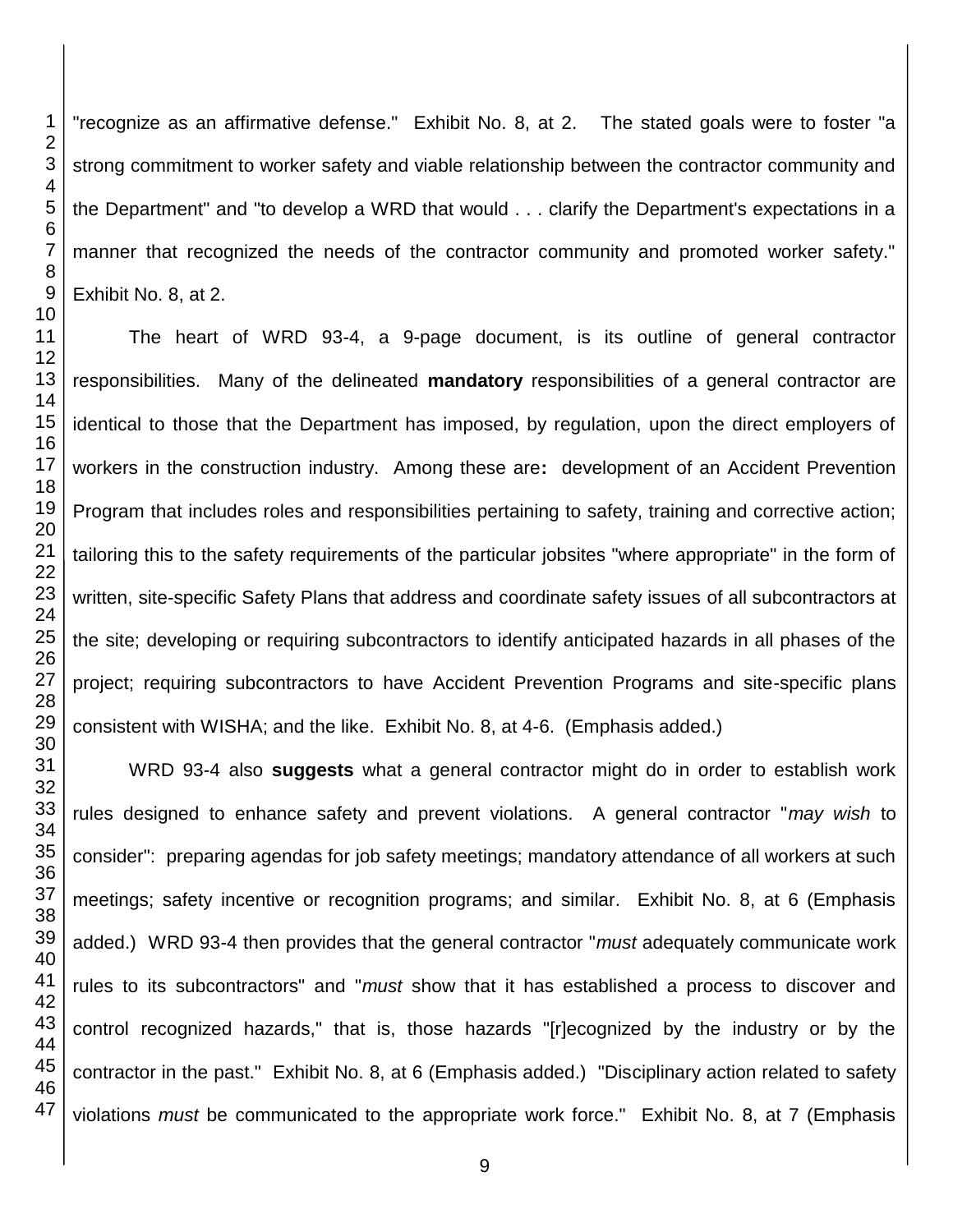added.) WRD 93-4 requires that the contractor "*must* show" that it has effectively "enforced in practice" its Accident Prevention Program and/or Safety Plan when it discovers a violation, and requires the general contractor to contractually require its subcontractor to do likewise pursuant to a disciplinary schedule. Exhibit No. 8, at 7-8 (Emphasis added.)

WRD 93-4 concludes by way of indicating the focus on general contractor responsibilities is intended to provide guidance to WISHA compliance staff to determine whether the general contractor has provided a safety program that is "**effective in practice**." "If the general contractor has met its responsibilities . . . *no citation will be issued to the general contractor*. A safety program **may** be *effective in practice* even if there are isolated instances of a code violation." Exhibit No. 8, at 8-9 (Emphasis added.)

We fully acknowledge that WRD 93-4 is laudable, and an immensely valuable document, in that it reflects a cooperative effort between the Department, business, and labor to promote general contractor responsibility for WISHA compliance, and thereby worker safety. WRD 93-4 also provides many useful guidelines to help determine whether general contractors, in this case, Exxel, have met their "primary responsibility" for WISHA compliance on their jobsites.

For several reasons, however, we cannot adopt WRD 93-4 as a definitive legal statement of the requirements expected of general contractors. **First**, WRD 93-4 has not been adopted as a formal regulation, having the force of law, under the Washington Administrative Procedures Act. **Second**, possibly because WRD is not an adopted regulation, it has not been drafted in precise terms. WRD 93-4 is a mixture of overlapping mandatory requirements and more permissive suggestions, both for general contractors and for Department compliance staff. This prevents the kind of predictable application we would expect of a regulation. **Third**, WRD 93-4 is sweeping in its scope and detail. It is not necessary that we consider the legal validity of all the pronouncements in WRD 93-4 in order to resolve the present case, nor should we do so in light of judicial economy.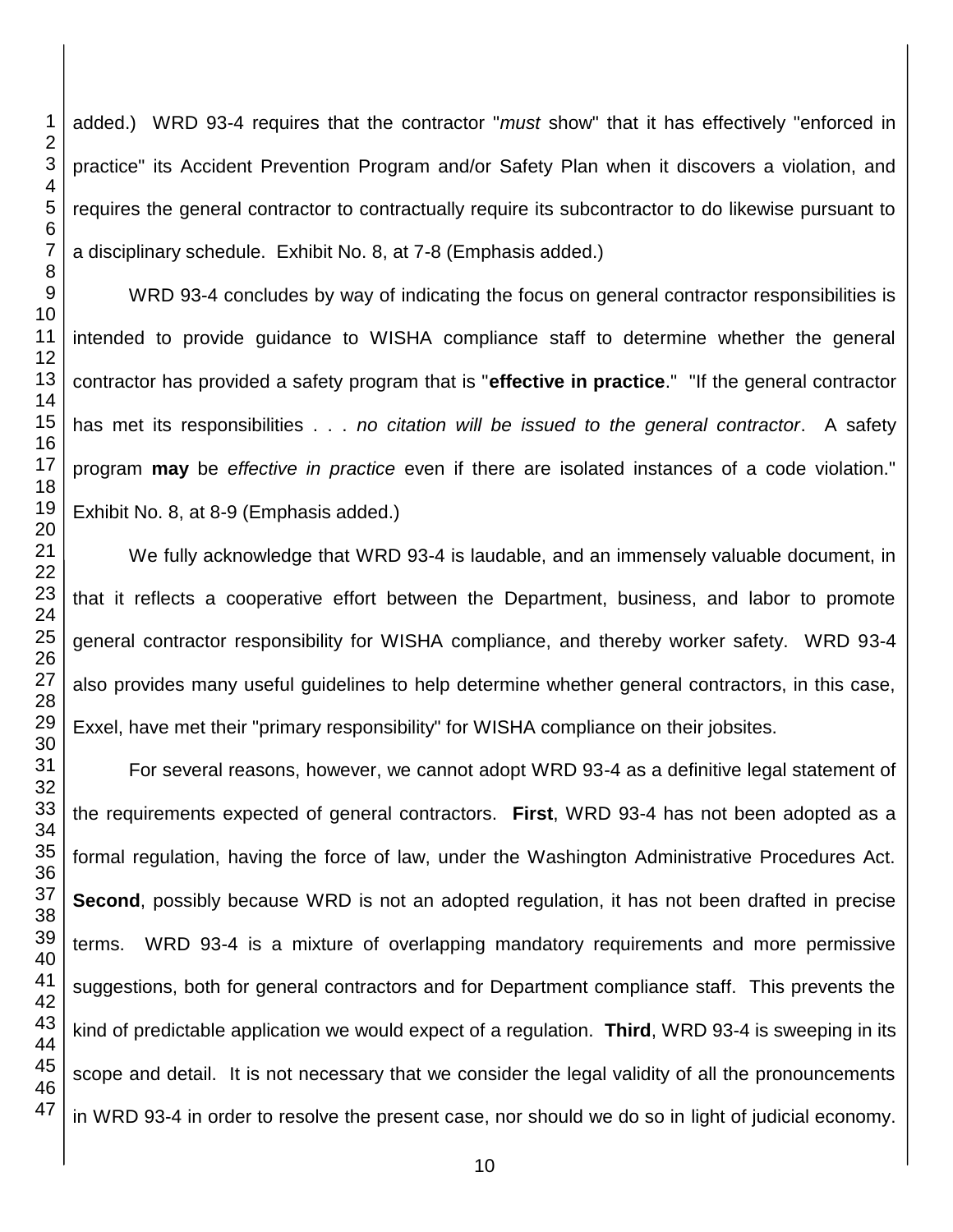Wholesale agreement that WRD 93-4 contains legally controlling criteria in the present case may impede our proper consideration of future cases. In short, we need not, and should not, determine in this case whether *Stute* requires compliance with all of the mandates or suggestions of WRD 93- 4. Therefore, we do not determine if the legal duty, imposed by *Stute*, requires full adherence to WRD 93-4. **Fourth**, WRD 93-4 utilizes the terms "effective in practice" and "affirmative defense." As explained below, our courts have not ruled upon the issue of whether the general contractor, cited with a so-called *Stute* violation, bears the affirmative obligation of proving it had a safety program that was "effective in practice." In the present case, both the Department and Exxel present extensive evidence on the issue of whether Exxel's safety program was "effective in practice." Neither party briefed the issue of relative burdens of proof. In the present case, we do not determine whether the Department or a general contractor bears the initial burden in this regard in an appeal from a *Stute* citation. This is a potentially important legal issue that we do not decide in this decision, because it is not necessary that we do so.

## **Other Sources of the Term "Effective in Practice"/Risk of Confusing Burdens of Proof**

**The "Unpreventable Employee Misconduct" Defense** 

In the context of an employer defending against WISHA citations for violations of its own

**direct** employees, we held in *In re The Erection Company (II)*, BIIA Dec., 88 W142 (1990):

In order to establish the affirmative defense of unpreventable employee misconduct, an employer must show that it has established work rules designed to prevent the violation, has adequately communicated these rules to its employees, has taken steps to discover violations, and has **effectively enforced** the rules when violations have been discovered.

*The Erection Company (II)*, at 8-9, citing *Jensen Construction Company*, 7 OSHC 1477, 1479 (1979) (Emphasis added.) See also, *In re Jeld-Wen of Everett*, BIIA Dec., 99 W144 (1990) at 17.

We note, as have Exxel and the Department, the similarities between the four elements of

the "unpreventable employee misconduct" defense and the structure and content of WRD 93-4,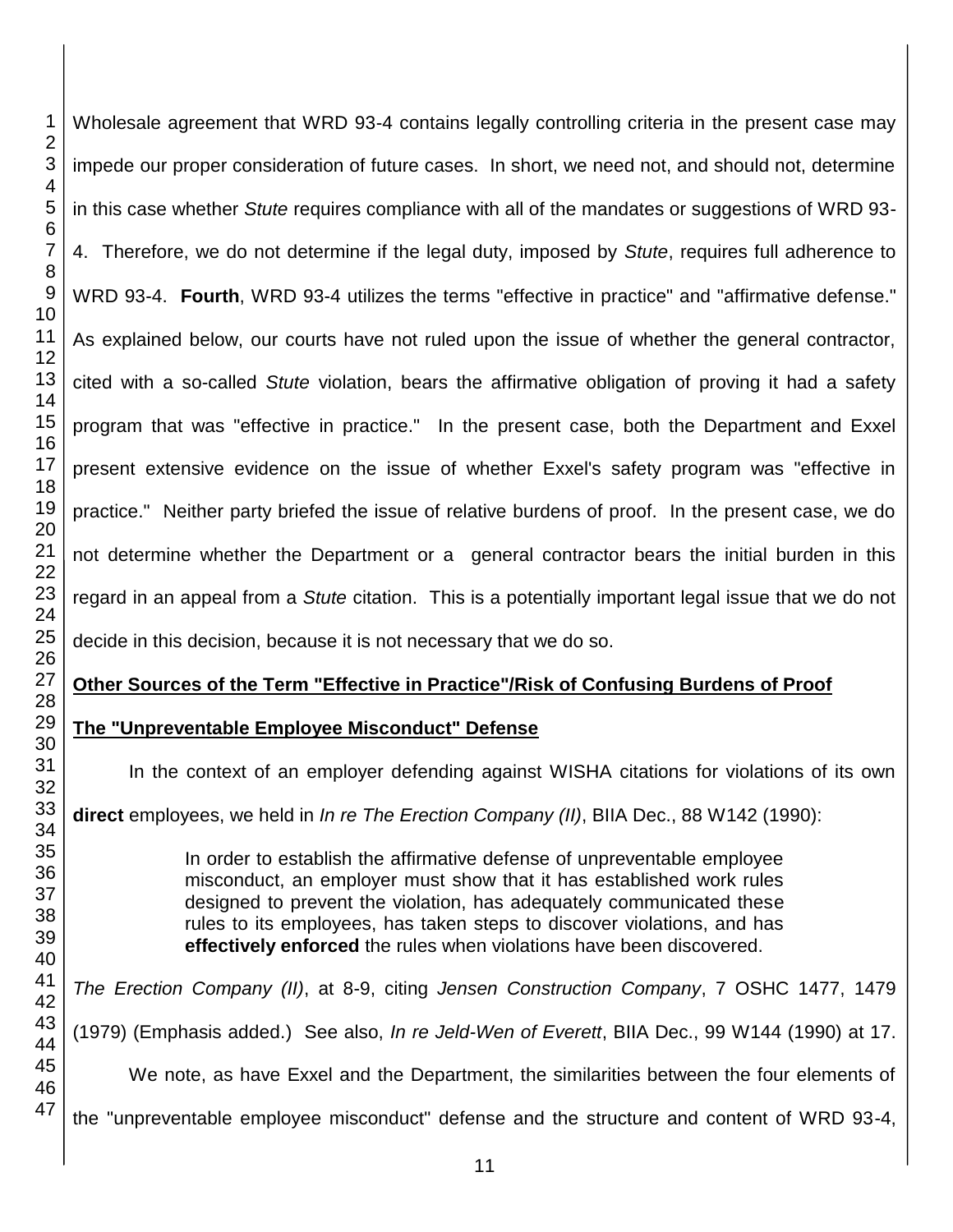particularly the near identity between the "effective in practice" requirement of the WRD and "effectively enforced" language in the fourth element of the unpreventable employee misconduct defense. Indeed, as the Department notes, *Jeld-Wen of Everett* adopts the rationale of a federal Occupational Safety and Health Act (OSHA) case that employed the criteria "effective in practice." *Brock v. L.E. Myers Co.*, 818 F.2d 1270, 1277 (6th Cir. 1987).

In WISHA cases, the Department generally bears the initial burden of going forward with evidence to establish a prima facia case that the violation occurred. WAC 263-12-115(2)(b). We have held this ordinarily entails a showing that: (1) a specific standard applies; (2) there was failure to comply with the standard; and (3) the cited employer's employees had access to the hazard. *The Erection Company (II)*, at 13-14, citing *Central of Georgia Railroad Co. v. OSHRC*, 576 F.2d 620, 624 (5th Cir. 1978). We note, of course, in light of *Stute*, the third element of the Department's initial burden is no longer applicable in this state in general contractor citations of the kind presented in the present case, that is, in *Stute* citations.

Once the Department establishes its prima facie case, in a **non-***Stute* **case**, the burden then shifts to the employer to establish all four elements of the affirmative defense of unpreventable employee misconduct. *Jeld-Wen of Everett,* at 14. We must, therefore, recognize that use of the term "effective in practice," as a criteria for deciding *Stute* **cases**, could lead to confusion regarding whether the Department or the general contractor bears the initial burden of showing whether or not the general contractor's safety program should be considered effective in practice. For further reasons stated below, related to this particular case, we do not decide whether the Department or a general contractor should bear the initial burden of proof on the matter of whether the general contractor's safety program was "effective in practice" in *Stute* cases.

**The Wording of the Citation in the Present Case**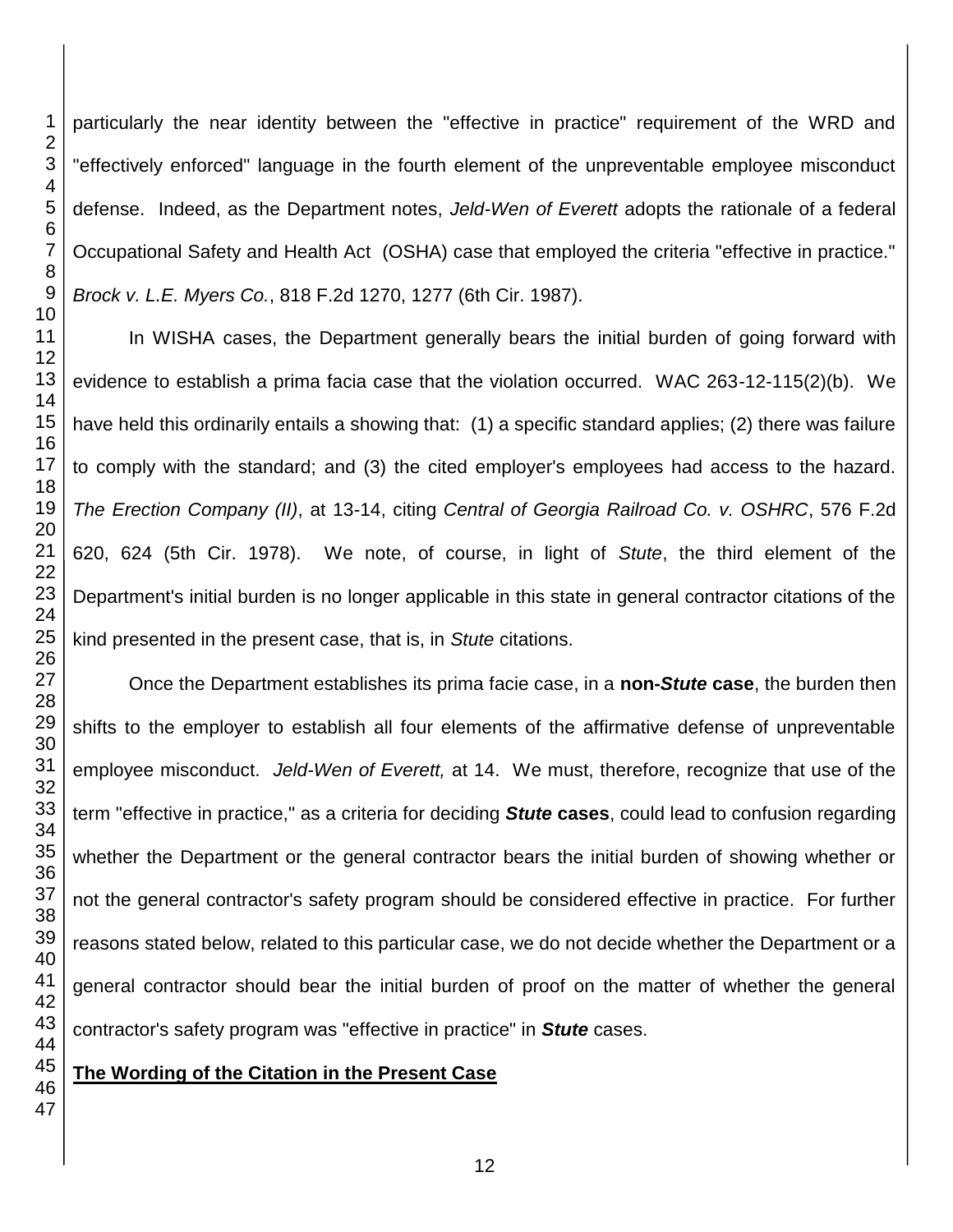The Department cited Exxel for failure to "establish, supervise, and enforce, in a manner which is **effective in practice** a safe and healthful working environment." 2/14/96 Citation and Notice (Emphasis added), citing to WAC 296-155-100(1)(a), pertaining to "management" responsibility. This wording could arguably raise issues concerning respective burdens of proof between the Department and Exxel.

As we noted earlier, the Department generally bears the initial burden of proof that the violation occurred as alleged in the Department's citation. Therefore, the Department's wording of the citation against Exxel could lead us to conclude that the Department must bear the initial burden of establishing all elements of the citation, including that Exxel did not have a safety program that was "effective in practice." However, in non-*Stute* cases where the Department has initially only proven violation of a specific standard, it is the employer that must then bear the burden of showing it had a safety program that was "effective in practice" in order for the employer to avail itself of the "unpreventable employee misconduct defense."

In *Jeld-Wen of Everett*, we considered that RCW 49.17.180(6), defining "serious" violations, provides in part "a serious violation shall be deemed to exist . . . unless the employer did not, and could not with the exercise of reasonable diligence, know of the presence of the violation." We rejected the idea that this language placed the burden of disproving the unpreventable employee misconduct defense upon the Department. We stated the language does not impose upon the Department "the unreasonable burden of proving a negative. . . . The employer has the necessary knowledge of workplace and work practices and is in the best position to establish the elements of this defense." *Jeld-Wen of Everett*, at 16. The court in *Stute* similarly relied upon the general contractor's "innate supervisory authority [constituting] sufficient control over the workplace" to place "primary responsibility" for jobsite safety upon the general contractor. Using the same rationale, it may be reasonable to assign to the Department only the burden of proving a violation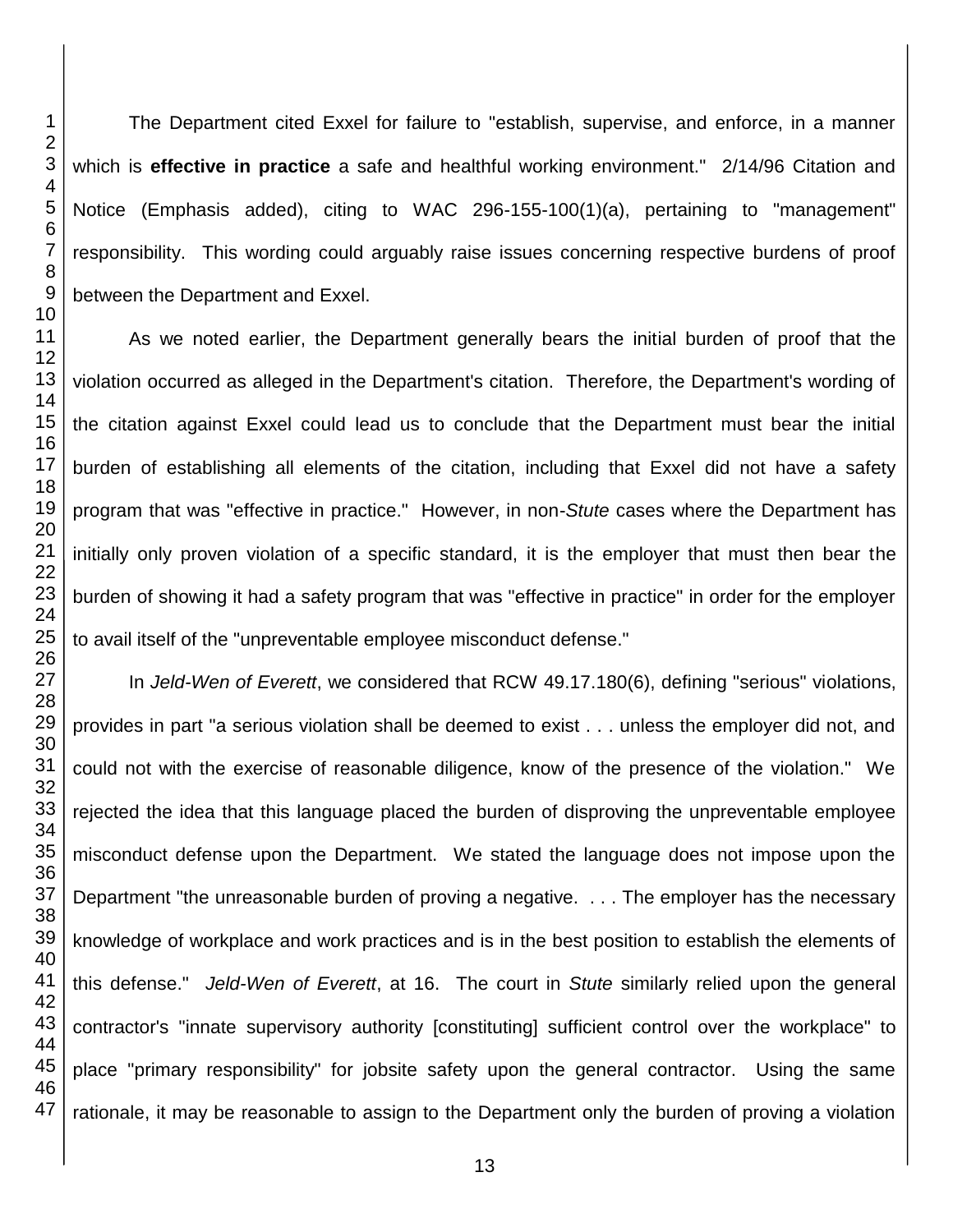of a specific standard occurred on the jobsite, and to assign to the general contractor, then, the full affirmative burden of proving it had an adequate safety program that was effective in practice. Neither the facts in *Stute*, nor the personal injury nature of the case, required the court to fully explore potential distinctions between a general contractor and a direct employer or subcontractor in such a manner as to address relative burdens of proof in a WISHA case. Given the wording of the citation before us, and the conduct of the parties at hearing, we believe the question, of whether the Department in *Stute* is required only to prove violation of a specific standard, is better left undecided in the present case.

Thus, overlapping uses of the term "effective in practice" in the citation in this case, in WRD 93-4 and in the criteria for the "unpreventable employee misconduct defense," potentially create confusion with regard to burdens of proof. Moreover, we again note the language in WRD 93-4 that attempts to establish a "duty of care" that would be recognized as an "affirmative defense." Exhibit No. 8, at 2. This suggests a Department view that the general contractor in a *Stute* case should always bear the burden of establishing the contractor had a safety program that was "effective in practice." This appears in contrast to an arguable interpretation, that a general contractor might make, based upon the citation language in the present case.

We cannot predict what citation wording the Department will use, nor can we predict what evidence will be presented, in future *Stute* type cases that may come before this Board. We cannot predict whether the Department (in a future case) will only show that a violation occurred on the general contractor's jobsite (as distinct from the wording of the citation in the present case), even though the violation was committed by, and affected only, a subcontractor's employees. We

l

 As our industrial appeals judge noted, nothing in WRD 93-4 clearly indicates that it was drafted with the appeals process at this Board in mind. The document is aimed at general contractors and WISHA compliance staff. WRD 93-4 states "compliance staff shall be guided by this WRD to assess . . . whether the general contractor should be cited under WISHA." Exhibit No. 8, page 9. Although Safety Inspector Weech testified that he completed a "*Stute* Questionnaire," the testimony concerning the questionnaire was sparse. We cannot tell from this, nor do we otherwise know, how much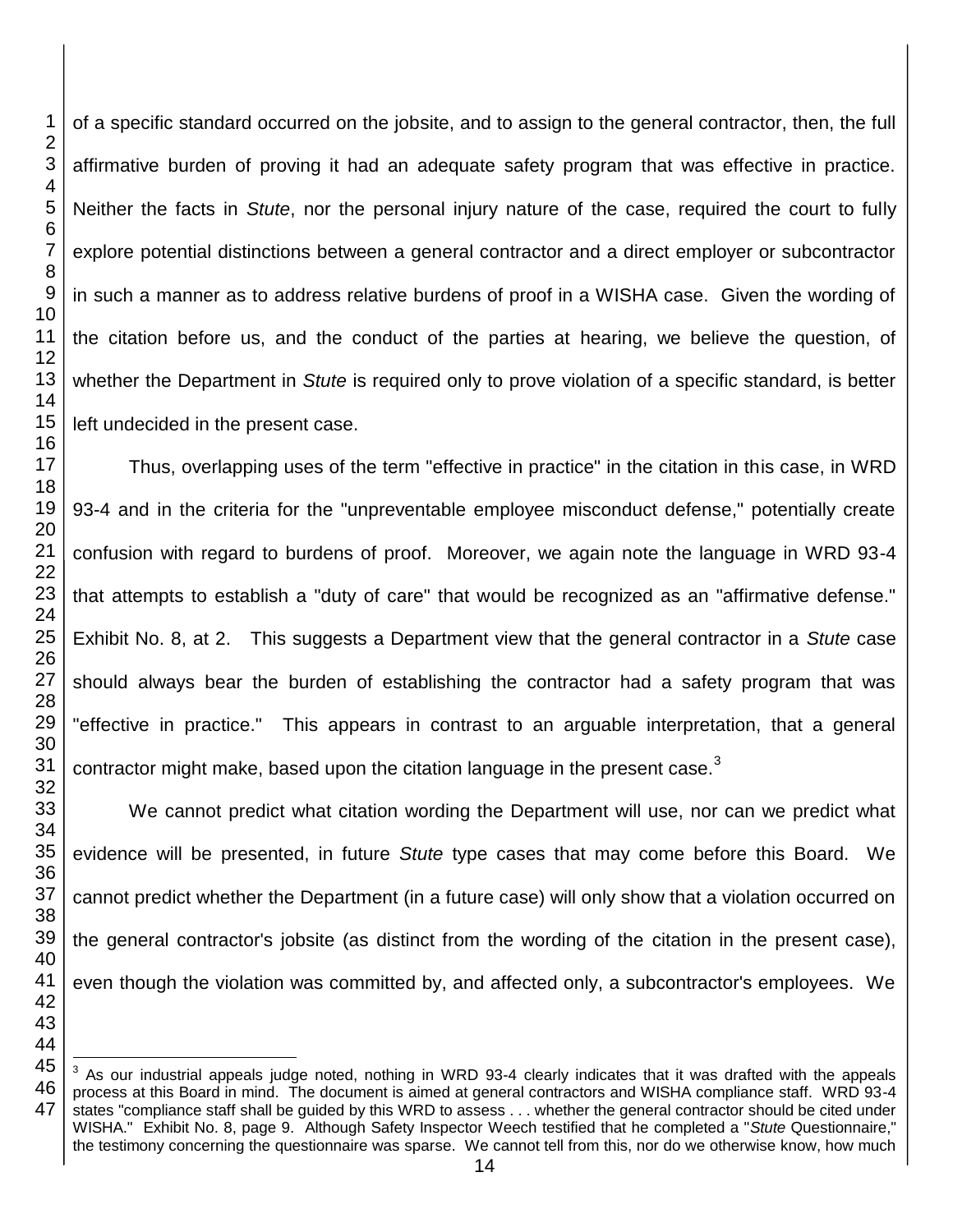cannot presume that the Department and a future general contractor will, as here, cast aside distinctions and arguments as to which has the initial burden of showing whether the general contractor's WISHA compliance efforts were sufficient in content and "effective in practice."

We do not find anything in *Stute,* or the other cases we have discussed, that necessarily requires a conclusion that the Department, in a *Stute* citation, bears **only** the burden of establishing that a violation of a specific WISHA standard occurred on the general contractor's jobsite as sufficient proof that a general contractor's safety program was not "effective in practice."

As we stated before, both the Department and Exxel presented extensive evidence on the matter of whether Exxel's safety program was "effective in practice." In order to resolve this appeal, we do not need to decide who had the burden on this issue. The question of which party has the burden of proof may be critical in future appeals from *Stute* citations. For these reasons, we do not decide in this case whether the Department or a general contractor bears the initial burden on the "effective in practice" issue**.**

With this background, and having stated these limitations, we do conclude that *Stute*, as well as other cases that we have discussed, does impose certain obligations upon a general contractor for furthering WISHA compliance on the general contractor's jobsite. We now turn to these obligations before discussing the details of the present case.

# **General Contractor Responsibilities Imposed by** *Stute*

At a minimum, the general contractor, on its jobsite, must provide for compliance with the applicable safety rules promulgated by the Department in the Washington Administrative Code. This includes identifying the applicable rules and communication of these rules to its employees and all subcontractors and their employees. As a part of this obligation the general contractor must assure that necessary safety equipment is provided to workers.

<u>.</u>

effort compliance staff make to search out information ostensibly relevant under WRD 93-4 before issuing a citation to a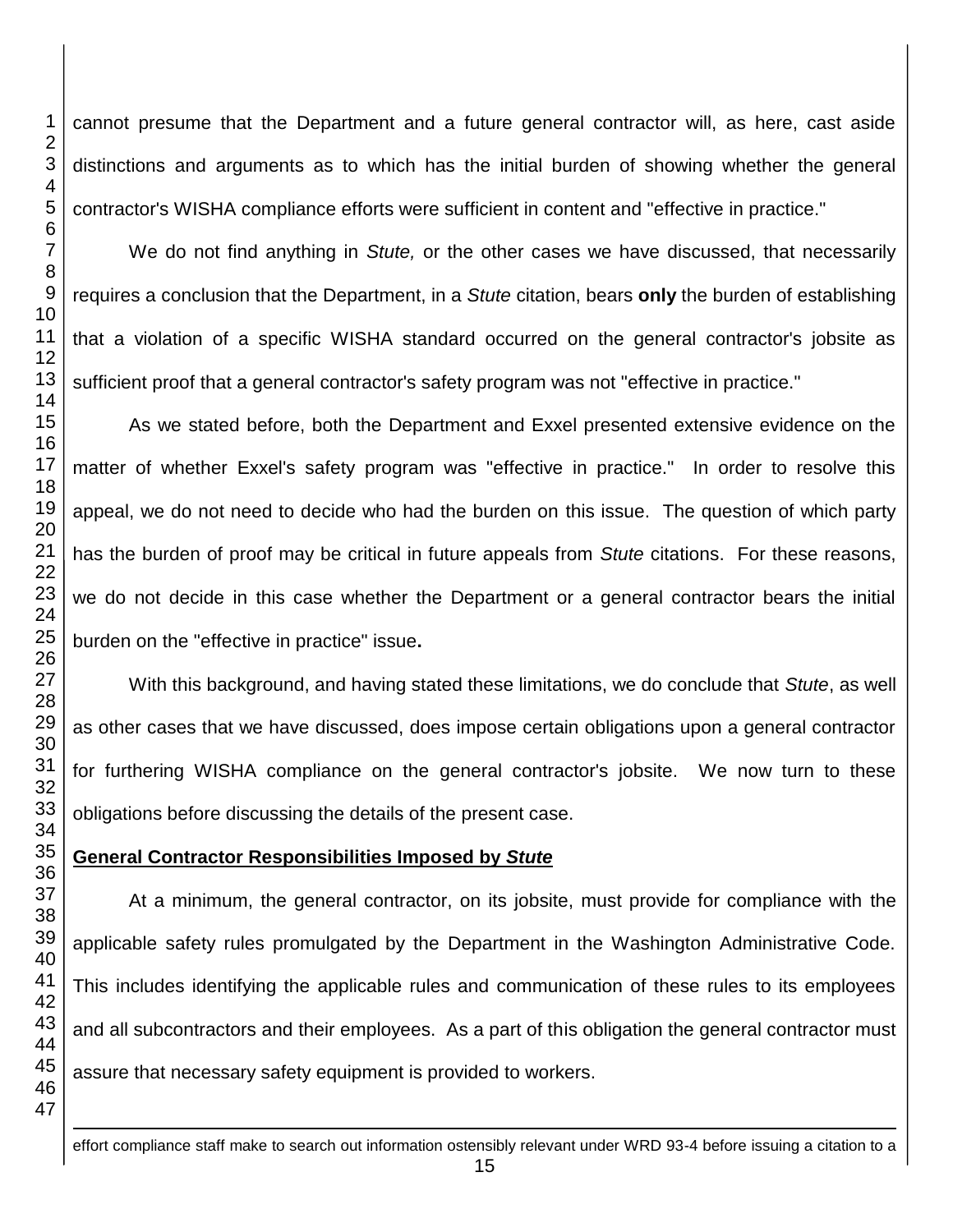<u>.</u>

We cannot conceive of a general contractor assuming primary responsibility for WISHA adherence on its jobsite without the general contractor establishing a means to monitor its jobsite for compliance. We agree that *Stute* at least requires general contractors to assume "primary responsibility" for WISHA compliance on the jobsite in a manner that is "effective in practice." Were we to hold otherwise, we would render meaningless the *Stute* court's assignment of primary responsibility for jobsite safety to the general contractor. Again, wholesale delegation of WISHA responsibility to a subcontractor, by contract, is not sufficient. *Degroot*, 83 Wn. App*.* We believe these to be the essentials of the *Stute* court's holding.

We also agree that the four elements of the unpreventable employee misconduct defense (identification, communication, discovery, and enforcement or effectiveness) can provide a useful structure or framework for examining whether a general contractor has met its obligations under *Stute*. We are not saying that the unpreventable employee misconduct defense is directly applicable to general contractors with regard to the subcontractors on the iobsite.<sup>4</sup> Our comparisons to the employee misconduct defense, together with a consideration of WRD 93-4, provide us with useful questions to consider in resolving the larger issue of how a general contractor can fulfill its duty to have a safety program that is effective in practice.

For example, what did the general contractor do to *identify* safety hazards, or to *communicate* safety requirements and regulations? Certainly these kinds of questions are relevant to the question of whether a safety program is "effective in practice."

## **Exxel's Safety Program and General Record of Enforcement**

Exxel generally maintains one of the best safety programs in the contractor industry. This is well documented in the testimony and exhibits in this case. Exhibit No. 20 is Exxel's General Contractor's Safety Manual. The manual organizes 31 topical policies covering Exxel's direct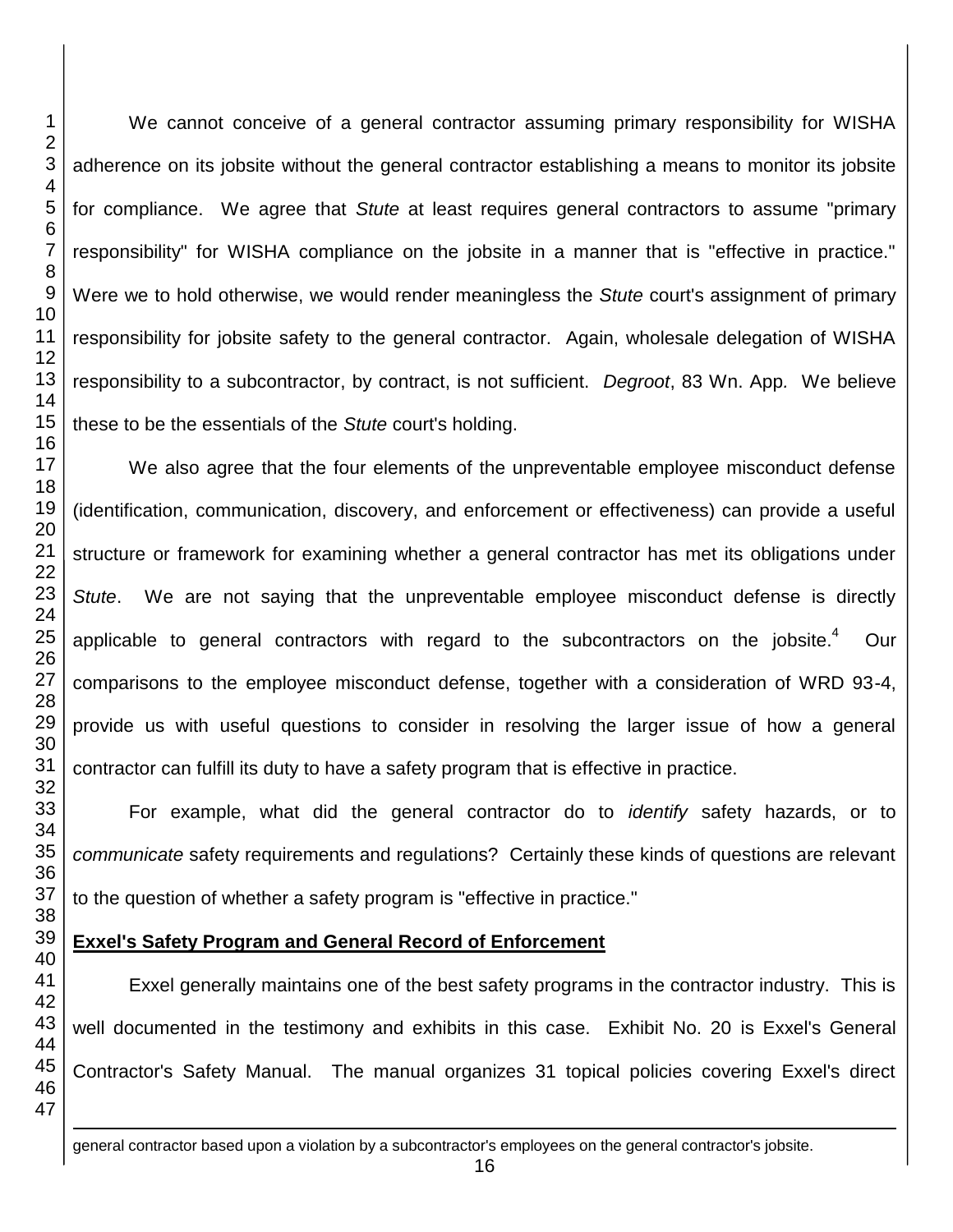employees and Exxel's work with subcontractors on safety issues. The manual covers rules, orientation and training, specific safety pre-planning, safety meetings, monitoring and discipline, as well as frequently encountered safety rule and equipment needs such as those concerning ladders, scaffolds, guardrails, trenching/excavating, and the like. Exhibit No. 1 is a document signed by Exxel employees acknowledging receipt and understanding of various safety policies and handbooks, in this instance signed by Robert R. Johnson, Exxel's acting superintendent on the Stanwood/Camano Village project at the time of the alleged violation. Exhibit No. 21 is the contract with Master Framing wherein safety compliance requirements and penalties are well covered.

Exxel is the leading safety performer of the 80 members of its retrospective industrial insurance premium rating group. This "retro-group" itself is comprised of advanced safety performers from the 300 members of Associated General Contractors, according to its Northern District Manager, Arthur Anderson. Mr. Anderson testified that Exxel's program is "definitely" effective. Likewise, Mike Sotelo, a safety and risk management expert who has been a member of a Department sponsored safety task force, expressed his opinion that Exxel strictly implements an effective safety program.

 Moreover, Exxel presented evidence to the effect that it has consistently performed in the top range on safety matters. Tim Spink, Exxel's Vice-President and Director of Operations, testified that, since an alleged but unresolved August 1995 fall protection citation, Exxel has engaged in an estimated \$25 to \$27 million of business, supervising 650,000 worker hours without any citation. He further testified that the August 1995 citation was the only citation received by Exxel since he joined Exxel in the winter of 1991. Exhibit Nos. 17, 18, and 19 are reports issued by the Department upon inspections of Exxel. The reports, two issued in 1995 and one in April 1996, show no safety violations and contain commendations of Exxel for its safety efforts. Exhibit

<u>.</u> Obviously the employee misconduct is available to a general contractor with regard to its own, direct employees.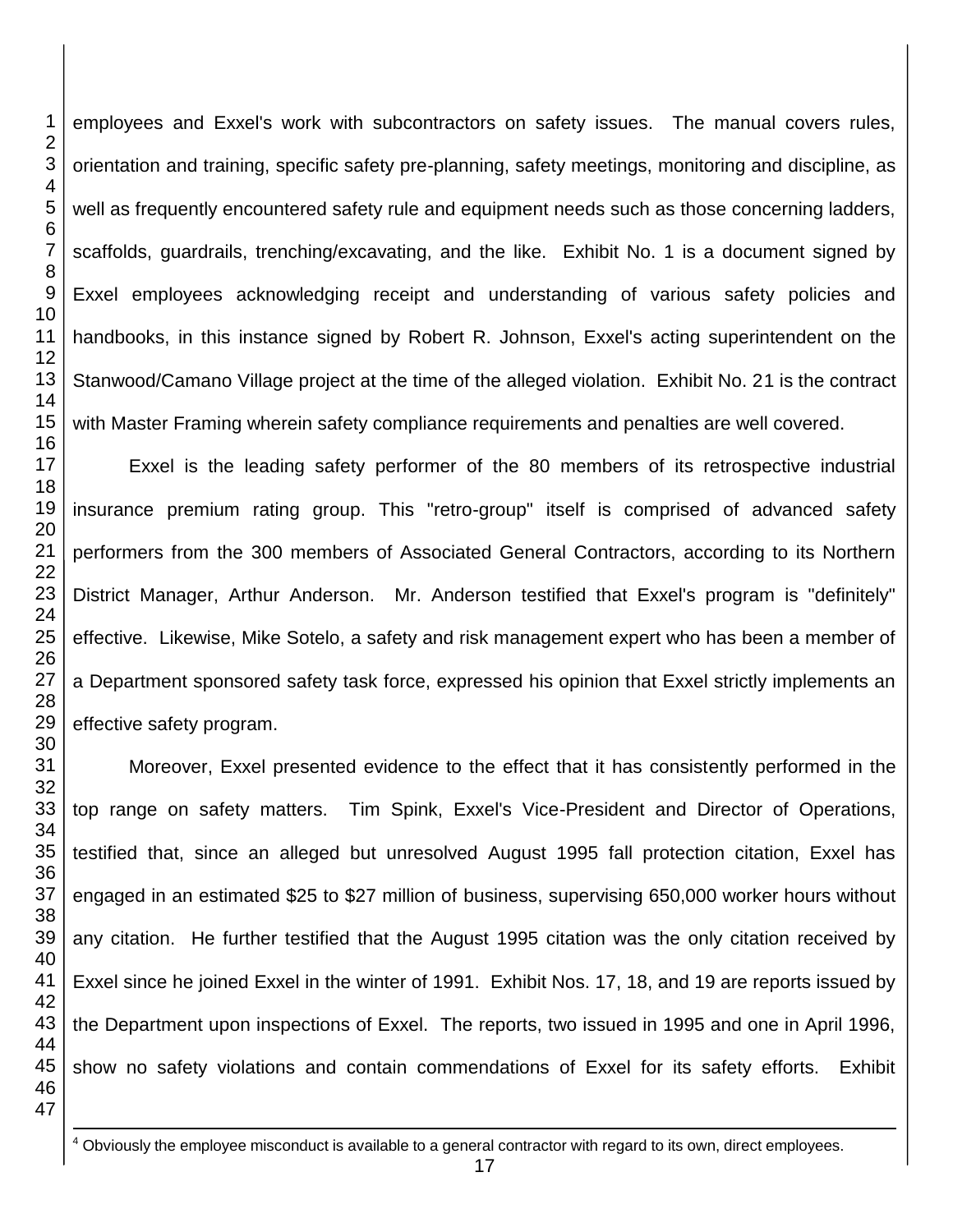Nos. 22 through 25 are awards and commendations issued by other organizations to Exxel for Exxel's safety accomplishments in the industry.

Finally, Safety Inspector Weech, of the Department, agreed that Exxel's written safety program and written procedures are excellent. Nevertheless, the Department issued a citation to general contractor Exxel, as described earlier. The Department contends, as indicated in the citation, that more **particular** circumstances of this case warrant a finding that Exxel's safety program, although excellent on paper and in many other respects, was not "effective in practice." We turn now to the more particular circumstances of this case. We consider whether we should find that general contractor Exxel's safety program was "effective in practice" by providing a safe and healthful working environment at the Stanwood/Camano Village project.

## **Was Exxel's Safety Program "Effective In Practice?"**

## **Department's Contentions**

At the time of the fall protection violation on January 17,1996, five workers were on the jobsite. Four of these worked for Master Framing. The fifth worker on the jobsite was Robert Johnson, Assistant Superintendent for Exxel. Mr. Johnson testified he had been acting superintendent on the jobsite for a week in the absence of Exxel's usual superintendent, Brett Armstrong.

The Department alleges that Exxel's safety program was compromised because Assistant Superintendent Johnson was acting in a dual capacity as both Exxel's representative and also performing work tasks, specifically setting up concrete forms. In performing his individual work Mr. Johnson could not directly view the Master Framing workers. He was 30-40 feet away and his view was blocked. Indeed, Mr. Johnson's testimony regarding his multiple duties that day reads almost as a "confession" in that he seems to indicate that he might have prevented the violations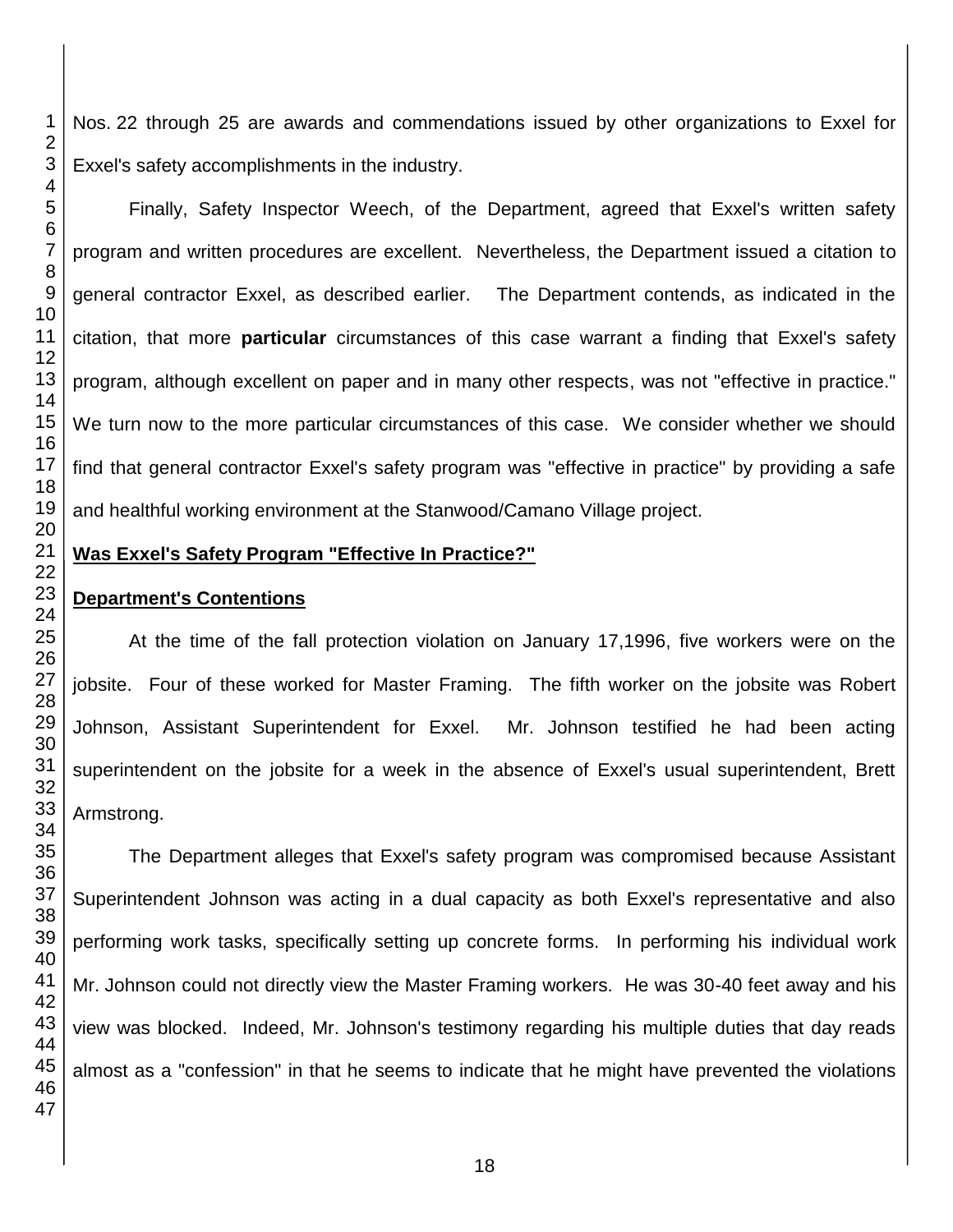had he not been spread thin. The Department asserts that Exxel should have had more available supervision at the Stanwood/Camano Village construction site.

The lack of adequate supervision is arguably demonstrated by Safety Inspector Weech's testimony. He testified that Mr. Johnson had complained that Master Framing workers were causing compliance problems prior to the January 17 safety violation. Specifically, on January 16 Mr. Johnson had intervened to advise Master Framing workers to comply with safety standards. 3/10/97 Tr. at 47. We note that Mr. Johnson's testimony at hearing does not corroborate Mr. Weech's version of events leading up to January 17.

The Department further contends that Exxel's safety program was not "effective in practice" because Exxel did not document, in the form of a sanction against Master Framing, the incidents of January 16 and the citation on January 17, as required in Exxel's own policies (Exhibit No. 20). Although the Department admits the January 17 incident was written up, Exxel did not actually issue a disciplinary "warning notice" to Master Framing.

In light of additional facts, however, we are persuaded the better view is that Exxel's safety program was effective in practice so as to discharge Exxel's "primary responsibility" for jobsite safety as the general contractor under *Stute*.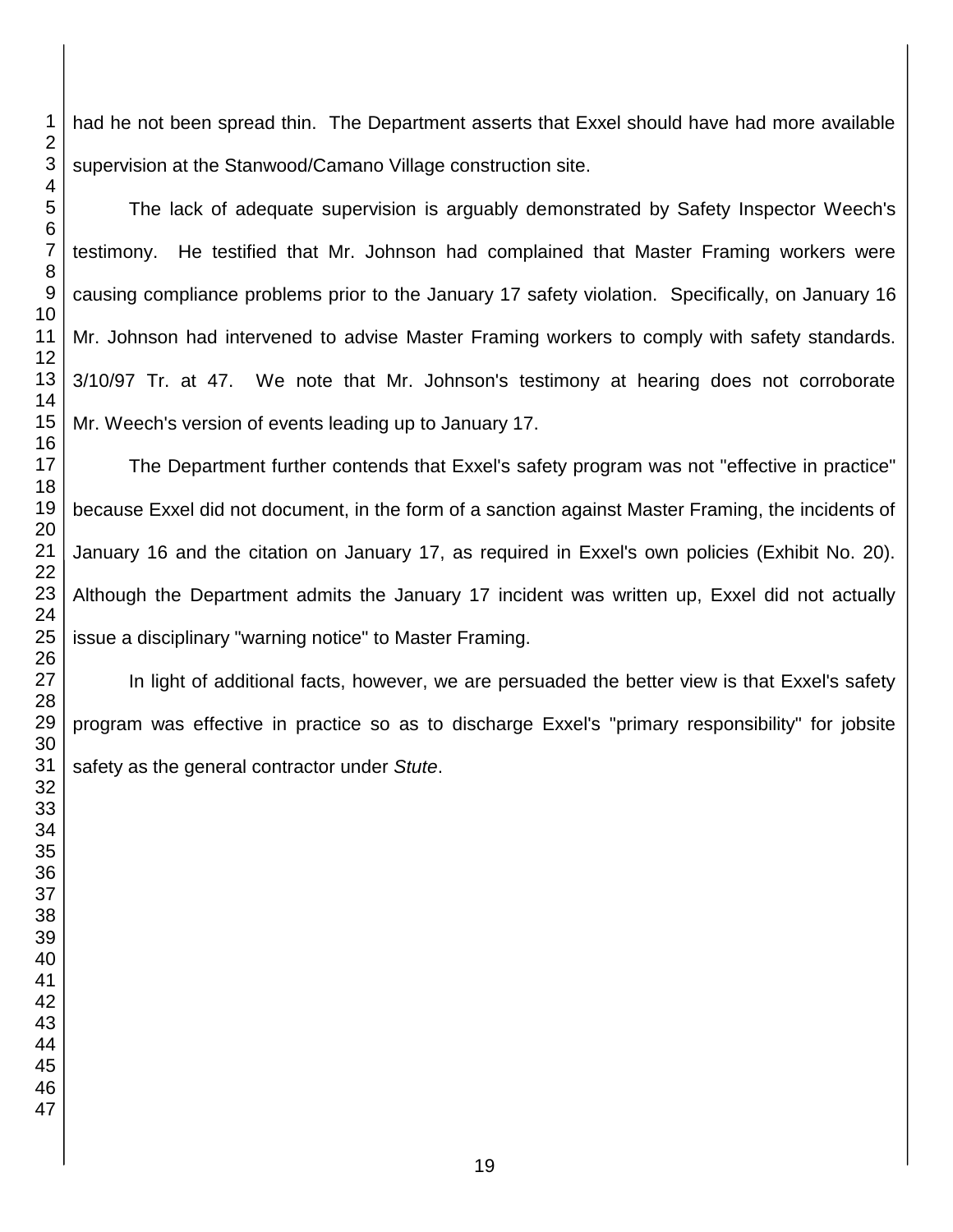## **Exxel's Contentions**

Exxel documented, through Exhibit Nos. 9 through 15, its safety pre-planning meetings and agreements, including those specific to safety standard adherence, on the Stanwood/Camano Village project. Exxel demonstrated a consistent pattern of weekly safety meetings with all subcontractors. At these safety meetings, Exxel identified potential hazards and site-specific safety work plans. Exxel conducted inspections of the site and intervened as discussed further below. We also note that Exxel or Master Framing provided necessary safety equipment. Master Framing employees were actually wearing the harnesses and dragging their safety lanyards, at the time they committed fall protection violations.

Exxel followed through upon the weekly safety meetings. At least daily, and frequently more often, Exxel reminded its subcontractor's employees, including those of Master Framing, regarding safety compliance. And we note, minutes of the January 15, 1996 safety meeting, just two days before the alleged violation, reflect that Exxel directed that "full body harness will be worn & secured at all times when working on roof." Exhibit No. 9. The minutes reflect that Master Framing's employees were in attendance at the meetings.

With regard to daily reminders, Acting Superintendent Johnson testified: "every day I told them I said before they would go up on the roof, I would say be sure to tie off. It's a normal procedure." 3/10/97 Tr. at 11. "Yes, at least once a day. Sometimes you have to remind them. For instance, every time they get up on the roof after lunch. . ." 3/10/97 Tr. at 18. Exxel Superintendent Brett Armstrong confirmed the practice of regular reminders.

Moreover, Master Framing owner/operator Wade Brown described his experience that:

it's pretty much a daily - - daily thing. When you get on a project with Exxel is they tell you daily, you know, what are you going to do in this situation. How are you going to handle the safety measures.

And if they see you doing something wrong then they - - they, you know, they correct it right then, you know. And don't let you really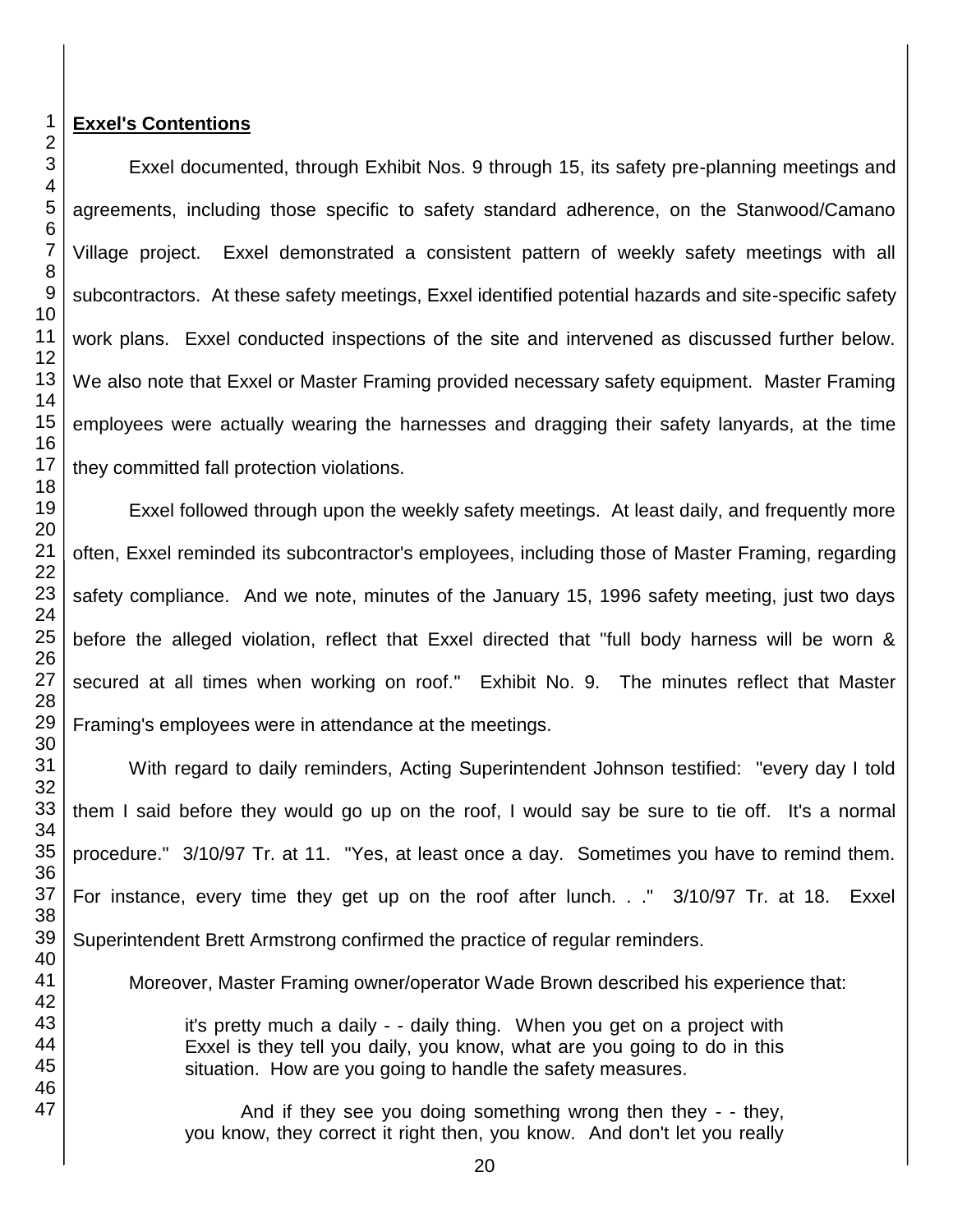proceed with your work until you take steps to insure that what you're doing is up to the safety standards, you know.

3/10/97 Tr. at 112.

Master Framing employee Chris Hansen, one of the employees in violation of the standard on

January 17, testified:

I've worked for Exxel a number of different occasions. . . . every time you walk on a job you get - - you go through the safety procedures. They tell you where the first aid kit is. They tell you where the MSDS's are. They tell you where, you know, fall protection is. They tell you you've got to have a hard hat. Do you have a hard hat, and they will loan you one for a day. They just let you know. You know, no matter how many times you work for them the first day you walk onto a different job you get the same speech.

Yes, Bob is always sticking his head up checking things out, or Brett would come up and do an inspection, make sure the nails were in sync, or whatever, and make sure we were tied off.

3/10/97 Tr. at 34.

We are persuaded by this testimony that Exxel established a pattern of at least daily reminders, directing Master Framing employees to comply with safety standards, and specifically those concerning fall protection and tie off requirements. The Department did not present any evidence to the contrary on this point.

We recognize that Master Framing had been cited for fall protection violations four to six times in the ten months preceding the violation at issue here. It appears that only one of these violations may have occurred on an Exxel jobsite. Master Framing owner/operator Wade Brown testified that Master Framing had worked on five to six prior projects for Exxel. The record shows that the Department had issued a similar citation to Exxel in August 1995. However, that citation is not final and is still on further review at the Department and is, therefore, of limited probative value here.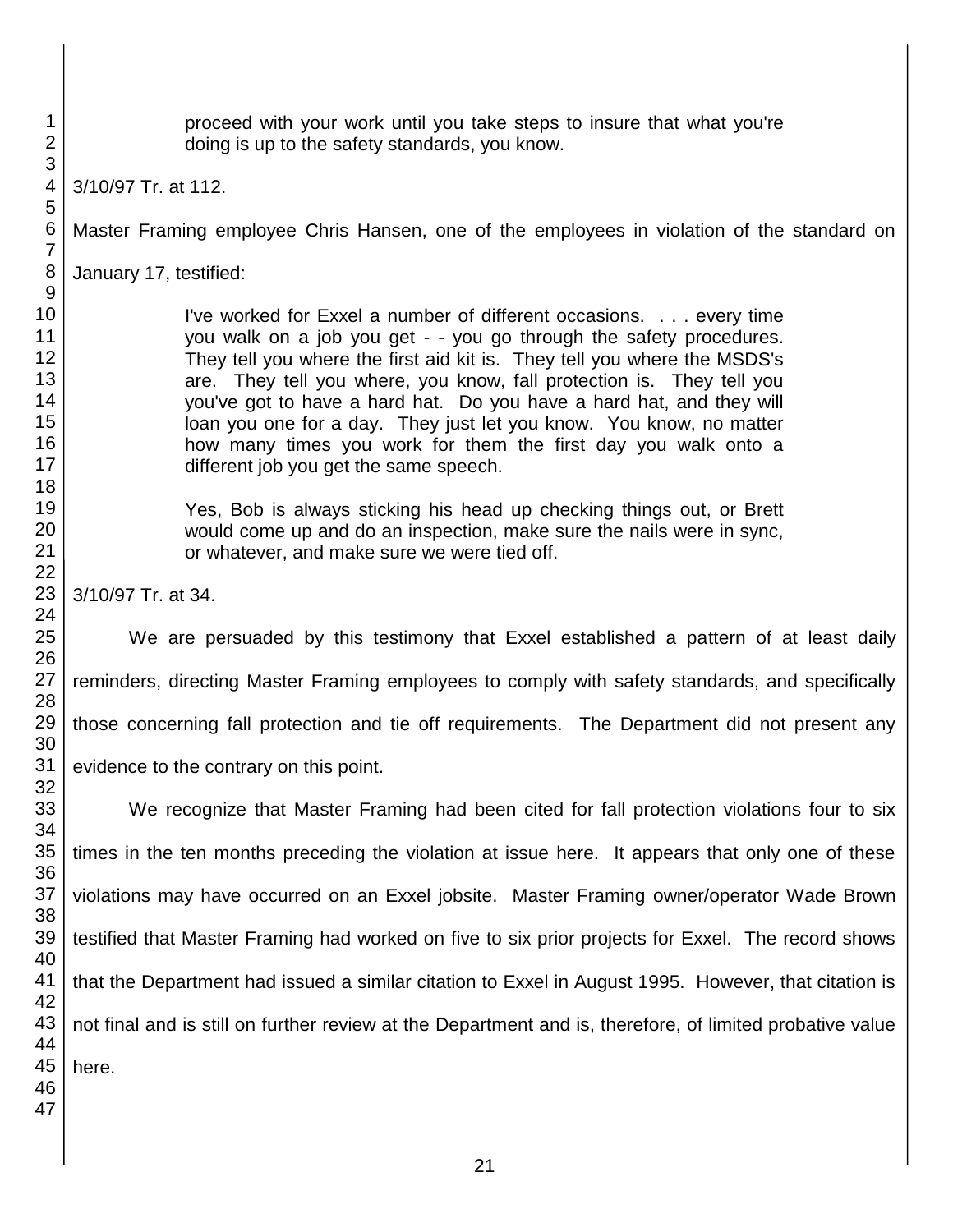In any event, we do not agree with the view expressed by the Department or the dissent to this decision, that Exxel's actions did not adequately take into account Master Framing's history of prior safety standard violations. Exhibit No. 16 is a written warning from an August 1995 incident, wherein Exxel warned Master Framing of potential further discipline during a prior contract. Master Framing acknowledged receipt of the written warning as indicated by Master Framing owner/operator Wade Brown's signature. The warning contains a written expectation that Master Framing would take immediate corrective action and that failure to do so would result in the involved employee being removed from the project. Having in mind this one exception, Exxel Superintendent Brett Armstrong testified that, in his experience, Master Framing adhered to Exxel's rules when working on Exxel jobsites. Mr. Armstrong testified that he never had any other indication that they would not continue do so in the future. The evidence supports the conclusion that Exxel routinely practiced effective enforcement of its safety program. This is demonstrated by the fact that Master Framing had been cited several times while working for other general contractors. Exxel was obviously more effective in obtaining Master Framing's compliance with its safety plan and safety regulations.

We do not agree with the position that Acting Superintendent Johnson failed to properly sanction a similar "violation" that occurred on January 16, the day before the citation was issued. Mr. Johnson's testimony differs from Safety Inspector Weech's account. When questioned about the incident on January 16, Acting Superintendent Johnson explained:

> It was anytime you're up off the ground where you should be tied off within six feet of the edge of the roof you should be tied off with a proper, approved harness and a lanyard.

I didn't - - I didn't observe - - you have to understand that there are times when obviously when you first get up on the roof, before you are a tied off, you're not tied off. When you unhook your lanyard to go down the ladder you're not tied off. So you're not tied you have 100 percent of the time. I did not observe them going about their normal work without being tied off or I would have said something to them.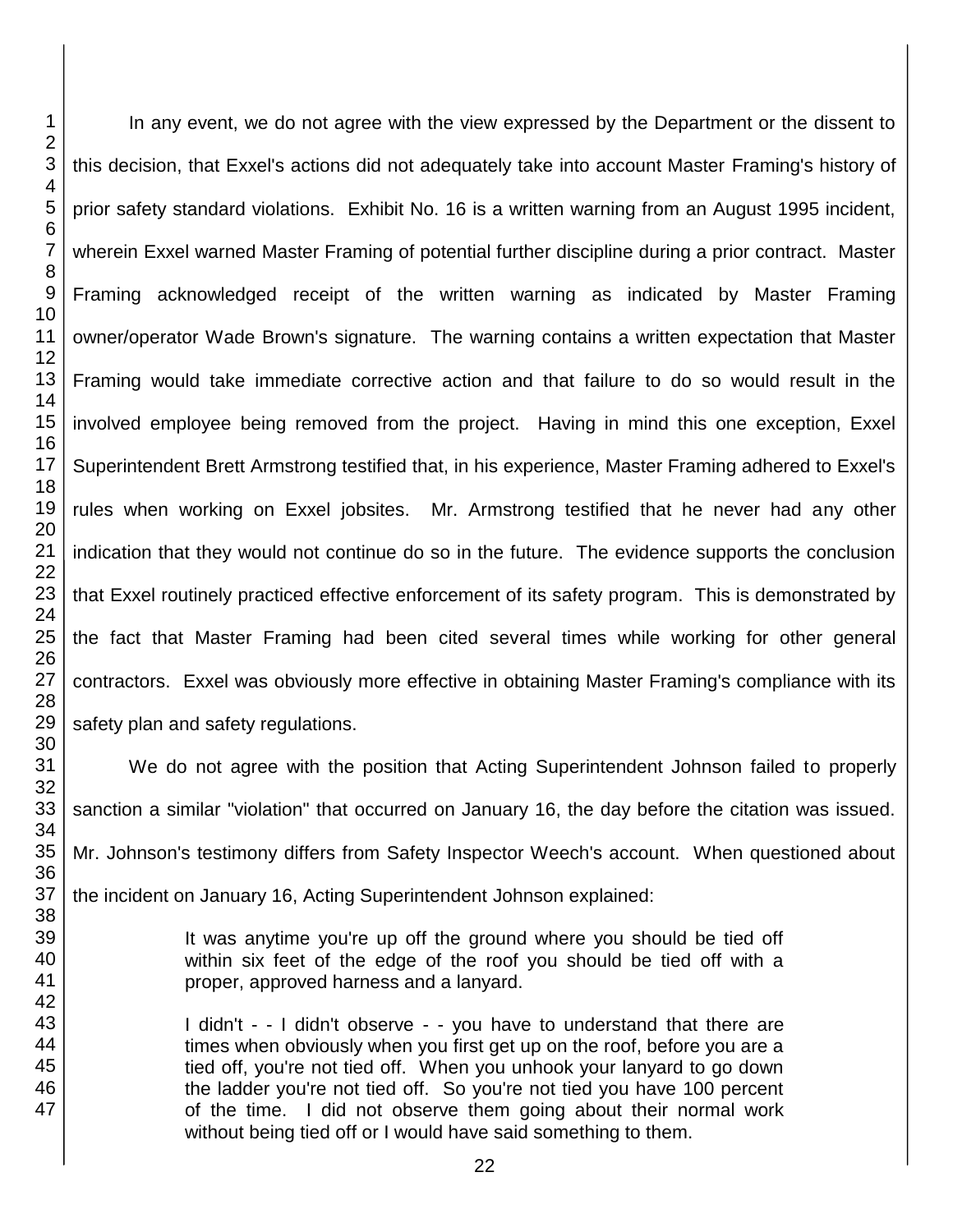3/10/97 Tr. at 10.

| 3                   |                                                                                                      |
|---------------------|------------------------------------------------------------------------------------------------------|
| 4                   | In its case-in-chief, the Department's assistant attorney general directly questioned Master         |
| 5                   |                                                                                                      |
| 6<br>$\overline{7}$ | Framing employee Chris Hansen about the January 16 circumstance and interaction:                     |
| 8                   | Q. Do you remember a conversation - - well, did you talk to Bob                                      |
| $9\,$               | Johnson?                                                                                             |
| 10                  | A. Yep. Yes.                                                                                         |
| 11                  | Q. And do you recall Mr. Johnson having a conversation with you about                                |
| 12                  | not being tied off?                                                                                  |
| 13                  | A. Yes, he came up the ladder when I was moving it. Because as you                                   |
| 14                  | progressively get work done you need to progressively move your                                      |
| 15                  | system further towards the work. And he popped his head up when we                                   |
| 16                  | were moving it. So he was always going - - sure, we're moving it, so                                 |
| 17                  | we're not tied off because we're picking it up and moving it.                                        |
| 18                  | Q. Do you remember indicating to him that that's what you were doing                                 |
| 19                  | at the time?                                                                                         |
| 20                  | A. Yes.                                                                                              |
| 21                  | Q. Did he have any response to that?                                                                 |
| 22                  | A. He told me to get tie off. His response was to get tied off.                                      |
| 23                  | Q. And did you do that?                                                                              |
| 24                  | A. Oh, yeah, bam, bam, bam.                                                                          |
| 25                  |                                                                                                      |
| 26                  | 3/10/97 Tr. at 29-30.                                                                                |
| 27                  |                                                                                                      |
| 28<br>29            | Further testimony on the subject does suggest there may have been some discussion as to              |
| 30                  | whether Mr. Johnson would write-up the incident. Nevertheless, the whole of the testimony            |
| 31                  |                                                                                                      |
| 32                  | suggests it is questionable whether an actual violation occurred. Other than Safety Inspector        |
| 33                  |                                                                                                      |
| 34                  | Weech's conclusory characterization of the incident as a "violation," we have no other explanation   |
| 35                  |                                                                                                      |
| 36                  | as to why we should view Mr. Johnson's intervention as anything other than an appropriate            |
| 37                  |                                                                                                      |
| 38                  | intervention and reinforcement of safety rules in a questionable situation. Although elicited by the |
| 39                  |                                                                                                      |
| 40                  | Department as evidence that Exxel's safety program was not, "effective in practice," the testimony   |
| 41                  |                                                                                                      |
| 42                  | just as readily demonstrates Exxel's commitment to active enforcement of the safety standards.       |
| 43                  |                                                                                                      |
| 44<br>45            | Exxel's Safety and Health Policy No. 3, Assistant Superintendent Safety Orientation, under           |
| 46                  |                                                                                                      |
| 47                  | Enforcement, Item 3, states:                                                                         |
|                     |                                                                                                      |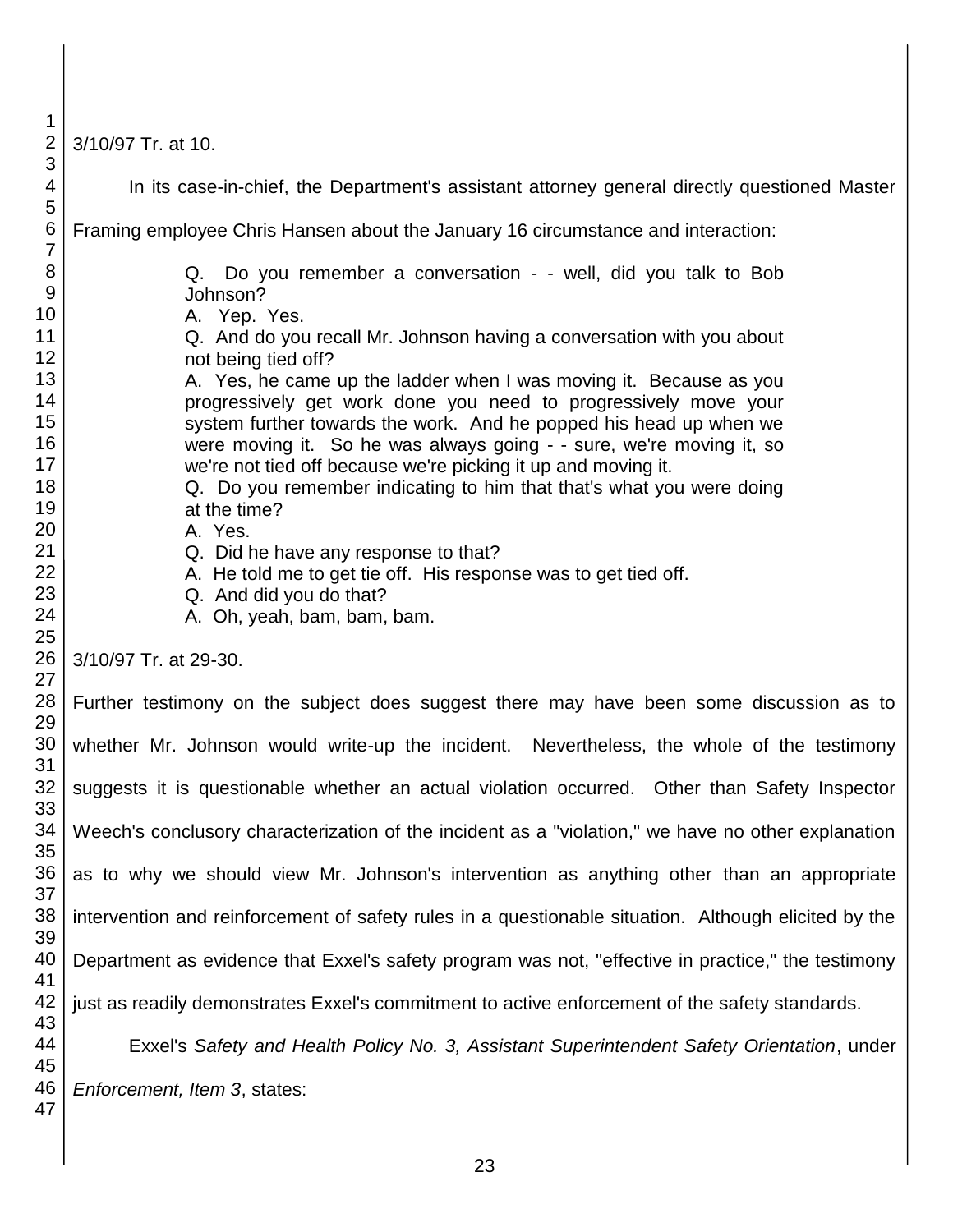If a subcontractor is involved in a safety violation, the assistant superintendent or superintendent will inform the worker of the infraction. If the worker does not take corrective action, the superintendent will inform the office for further action.

Exhibit No. 20.

The prior write-up of the August 1995 incident, as well as Acting Superintendent Johnson's actions on January 16, 1996, comply with this policy and indicate an active enforcement of the policy.

Exxel's *Safety and Health Policy No. 5, Disciplinary Action for Subcontractors*, also contained in Exhibit No. 20, lists a more severe requirement that the involved subcontractor employee leave the site and not return if the infraction is serious (can result in disabling injury or fatality.) The Policy also anticipates replacing the subcontractor, after a warning letter, if the subcontractor does not take corrective action and continually disregards safety requirements. Exxel utilized, with Master Framing, the *1995 Edition of Subcontract Form of The Associated General Contractors of Washington,* Exhibit No. 21. In some contrast to Policy No. 5, the Subcontract General Conditions, Section N. states: "Contractor's supervisor **may direct** Subcontractor's superintendent to remove employees not in compliance with the requirements of this Agreement." Exhibit No. 21, at 8 (Emphasis added.) Reading these documents together, Exxel's write-up of the August 1995 incident substantially complied with Exxel's written enforcement procedures, as did Acting Superintendent Johnson's handling of the incident on January 16, 1996. We do not believe the Department presented sufficient evidence to discredit, as ineffective, Exxel's written policies or Exxel's proven active, on site, enforcement.

In his dissent, our fellow Board member indicates that Exxel's failure to show that it disciplined Master Framing for the violation on January 17, 1996, at issue here, demonstrates ineffective enforcement. Acting Superintendent Johnson did call the incident into the office, and he provided a written report on January 18. We do not consider Exxel's further action or lack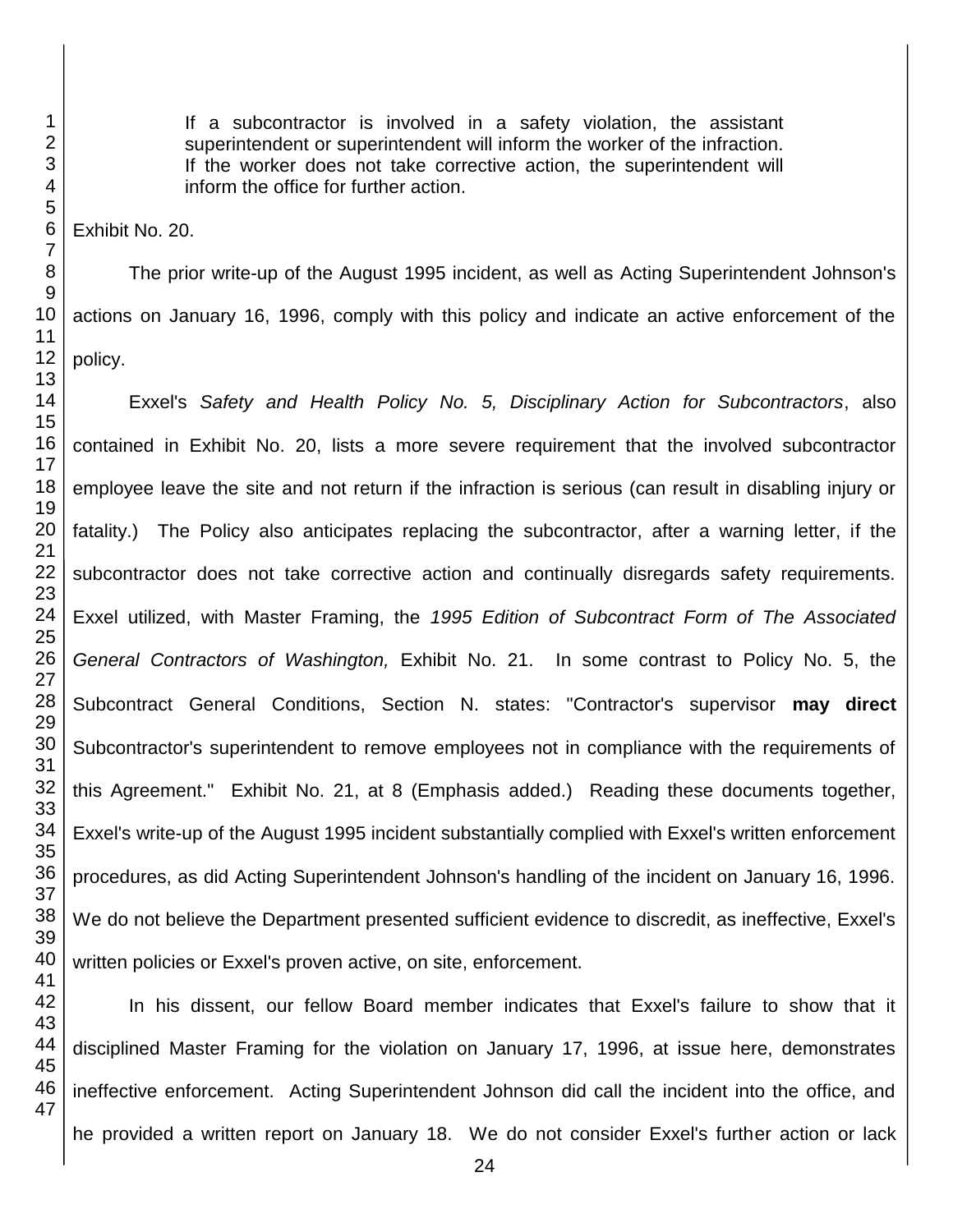thereof concerning the violation immediately at hand should be a fair and reliable indicator of Exxel's safety program enforcement. Our inquiry as to effective enforcement should focus upon actions taken by a contractor historically and as of the date and time of the violation in question, so as to determine whether or not the contractor had a reasonable belief that the violation in question should not have occurred. Certainly, severe discipline after a cited violation that is on appeal to this Board would not tend to convince us of what expectations a general contractor reasonably held just before the violation occurred. Likewise, when an appeal is pending before us, we are reluctant to assume that the general contractor has taken final action on the matter or that the matter is closed as between the general contractor and the subcontractor.

Moreover, the Department cited, and we assume, penalized, Master Framing directly for the January 17 violation. Separate citation of subcontractors will likely exist in *Stute* type cases. Ordinarily in this situation, we should more appropriately direct our inquiry to the general contractor's history of independent efforts to discover and correct violations on its jobsites, rather than direct our inquiry to what the general contractor did or did not do to add to the penalty already imposed upon the subcontractor by the Department. By this focus upon independent action by the general contractor, we best support the rationale of the court's holding in *Stute* as well as the purposes of WRD 93-4. This focus is consistent, in *Stute* type cases, with the application of principles derived from the unpreventable employee misconduct defense. The unpreventable employee misconduct defense focuses upon the employer's history of disciplining its own employees. In such cases the employer has the sole responsibility for disciplining employees. The Department does not cite individuals. In other words, the employer is the primary enforcement authority in non-*Stute* cases, while the Department and the general contractor share an enforcement role in *Stute* situations.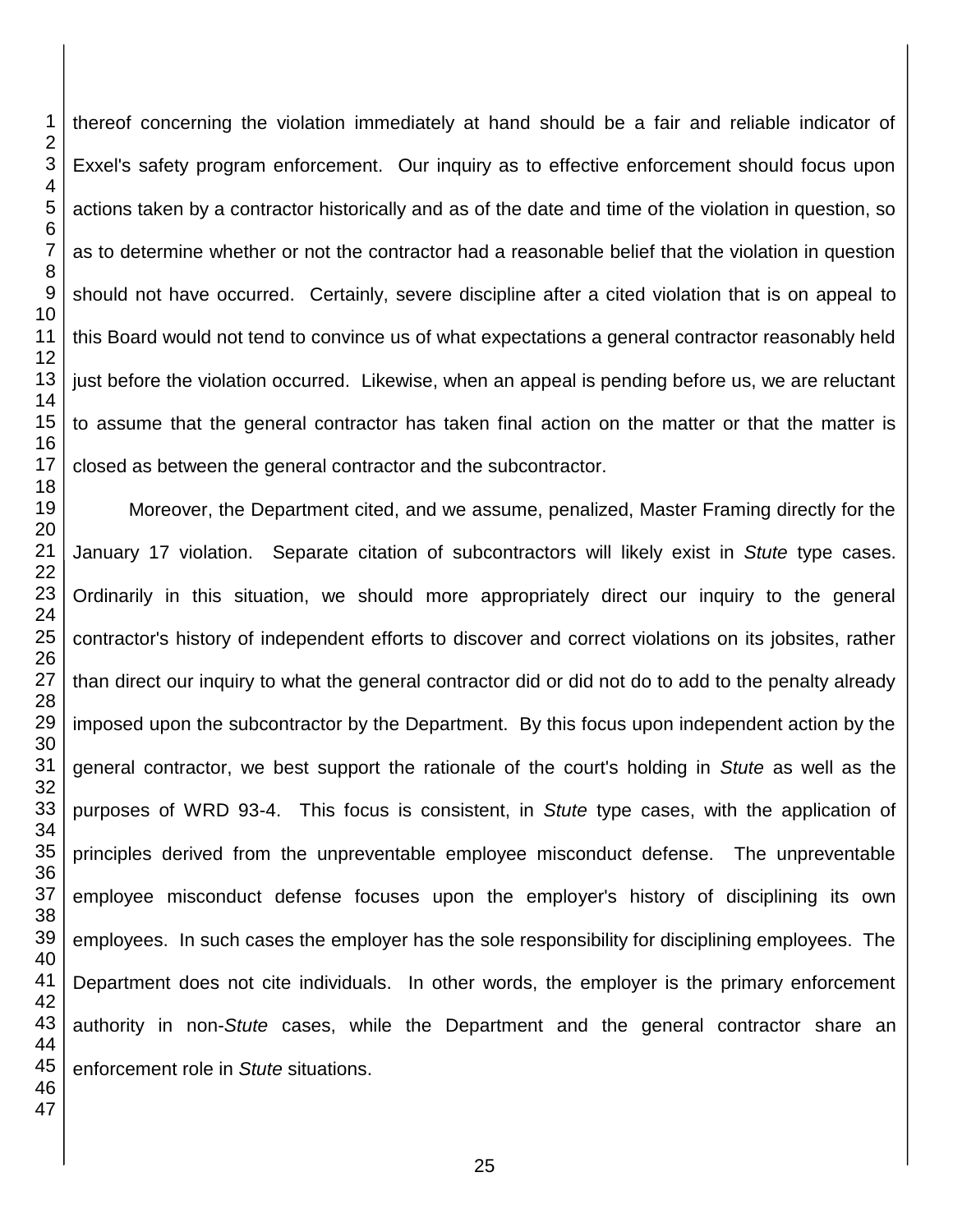Here, we are concerned with Exxel's discipline policy and history of discipline and other dealings with its subcontractor, Master Framing, who the Department has already penalized for the instant violation. While it may be useful, neither WRD 93-4 nor Exxel's own policies speak directly to this situation. Suffice it to say, given Exxel's proof of its independent efforts, including action taken after the August 1995 citation and just preceding the instant violation, we decline to give significant weight to whether or not Exxel sanctioned Master Framing upon the Department's discovery of the violation in this case. However, should we be presented with different circumstances in the future, we may well assign considerable weight to the fact that a general contractor has **historically** failed to adequately sanction subcontractors following WISHA citations.

In the circumstances of this appeal, we hold that Exxel's site-specific safety plan was "effective in practice" in promoting a safe and healthful working environment. A general contractor's safety program can be "effective in practice" even in those circumstances where a cited safety violation of a subcontractor has occurred. The existence of a cited safety violation does not, automatically, establish that a safety program is ineffective. To hold otherwise would be to impose a hopelessly strict standard and would give no meaning to the words, "effective in practice." However, a cited safety violation is an important factor to be considered. Clearly the Department, in this case, determined the citation to Master Framing was evidence, not only a violation of a specific safety standard, but also symptomatic of flaws in Exxel's safety program. We agree with the Department to the extent that the question of whether a general contractor's safety program is "effective in practice" depends on a consideration of other factors. We find that in this case the safety violation by Master Framing was not indicative of the ineffectiveness of Exxel's program.

Finally, we turn to our industrial appeals judge's determination that Exxel Acting Superintendent Johnson "should have provided primary priority to strict supervision" of Master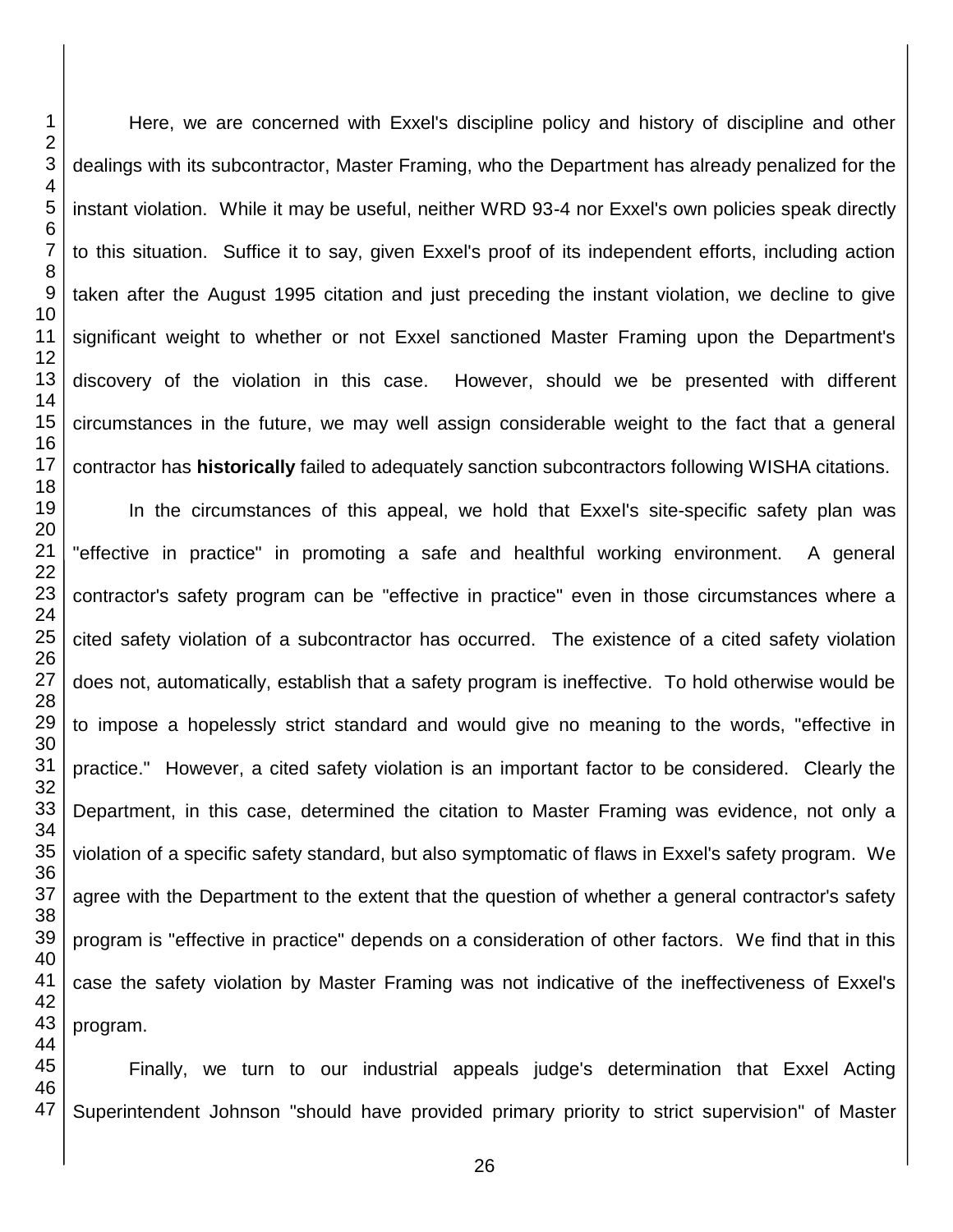Framing's employees, that "enforcement was not absolute and continuous," and that Mr. Johnson failed to "maintain a constant vigilance that resulted in a lapse in the implementation of the safety program and, thereby, undermined its effectiveness." 11/25/97 Proposed Decision and Order, at 11-12. Our industrial appeals judge acknowledged some "hindsight" here, but also supported the determination by way of pointing to "sufficient indicators to create the suspicion that a problem could reoccur if enforcement was not absolute and continuous." Among these "indicators" were Master Framing's history of violations and the January 16 incident. Also, Safety Inspector Weech testified that Exxel Acting Superintendent Johnson told Mr. Weech there had been "considerable problems in the past few days with getting Master Framing to comply with the fall protection work plan and company regulations." 3/10/97 Tr. at 47.

We have already stated our view that Exxel's safety program and enforcement was adequate, considering Master Framing's past history with other general contractors and the August 1995 violation, as well as the specific incident on January 16, wherein Exxel appropriately intervened. We have also described testimony that established the fact of Mr. Johnson's daily, and often more frequent, reminders to Master Framing to adhere to safety standards, including during the immediate time frame in question. Neither Safety Inspector Weech, nor our industrial appeals judge, identified any specific instances of violations in which Mr. Johnson failed to intervene. We are truly presented, then, with the question of whether, in the circumstances of this case, Exxel was required to meet its obligations under *Stute* by providing direct and continuous supervision of its subcontractor Master Framing's employees.

The violations in question occurred in the relatively early morning of January 17. Master Framing owner/operator Wade Brown testified that, on January 17, he had just been on the site with two of his employees present and two more expected. Mr. Brown testified that he left just moments before the violation occurred. We have nothing in the record before us to indicate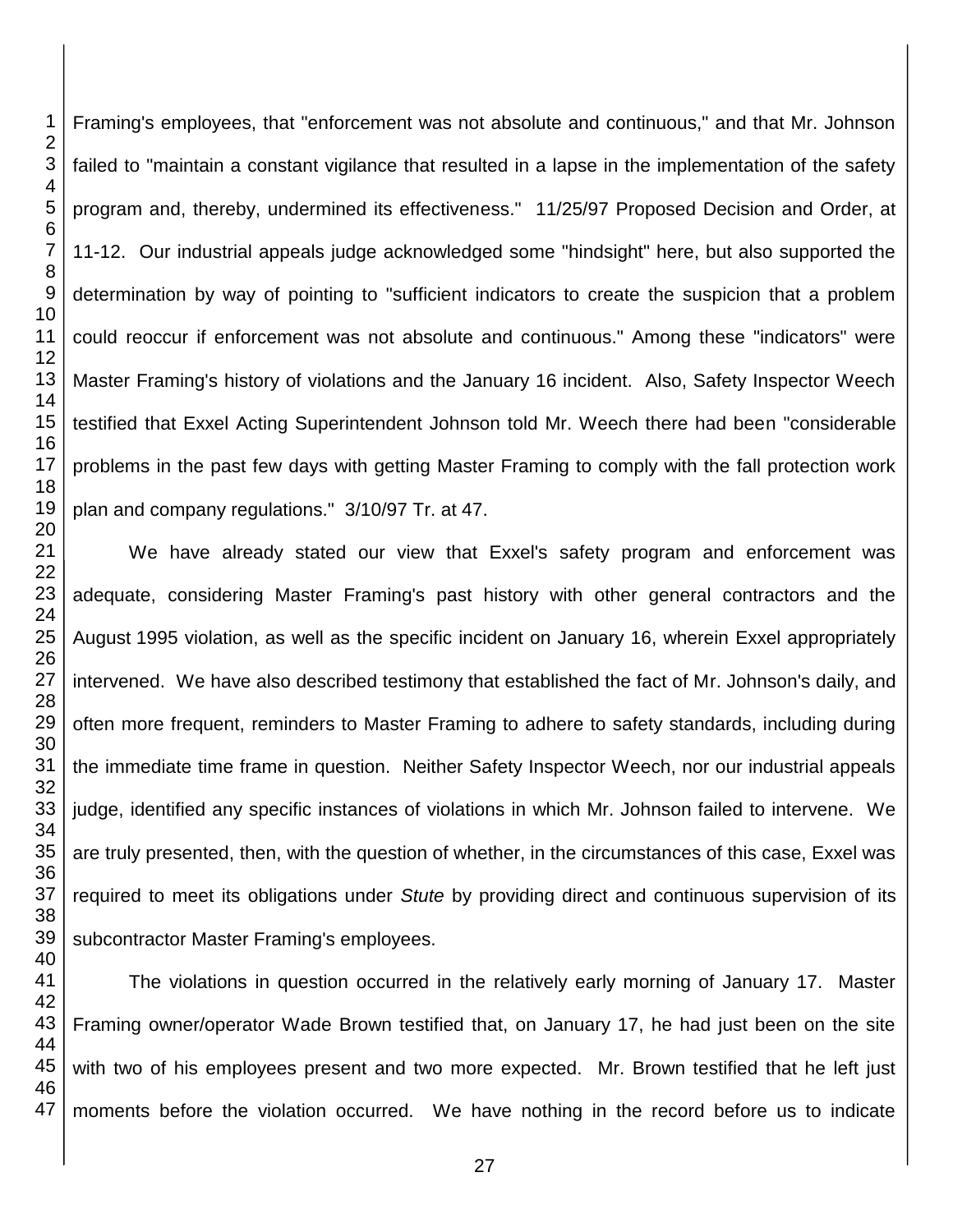whether Mr. Brown informed Mr. Johnson that he was leaving the jobsite, nor whether he had requested that Mr. Johnson provide direct, immediate supervision of Master Framing's employees. The violations may not have occurred had Mr. Brown been present and directly supervising his employees at the time. We believe the violations certainly would not have occurred had Mr. Johnson been providing direct, constant supervision of Master Framing's employees.

 We do not believe that Mr. Johnson's apparent recognition of the need for frequent interventions, nor Safety Inspector Weech's general characterization of "considerable problems," justifies the conclusion that Mr. Johnson should have provided more "strict supervision," by which our industrial appeals judge appears to mean "absolute and continuous" supervision. In the context of the relationship between a general contractor and its subcontractor, we view as extreme the expectation that the general contractor provide direct, constant supervision of the subcontractor's own employees. Nothing we know of requires such a result, not the contract in this case (as we assume in most others), not WRD 93-4, not even the holding in *Stute,* contemplates such a complete collapsing of role distinctions between the general contractor and its subcontractor.

 We agree that hindsight does lead to the conclusion that the violation on January 17 likely would not have occurred had Exxel's Acting Superintendent, Mr. Johnson, provided direct, continuous supervision of the subcontractor's employees at that specific time. However, in light of Exxel's excellent safety program and enforcement measures, including Mr. Johnson's other active efforts to monitor and enforce safety compliance during the period in question and earlier on January 17, we decline to hold that Exxel's safety program was not effective in practice because Exxel did not provide direct, continuous supervision of Master Framing's employees.

#### **Conclusion**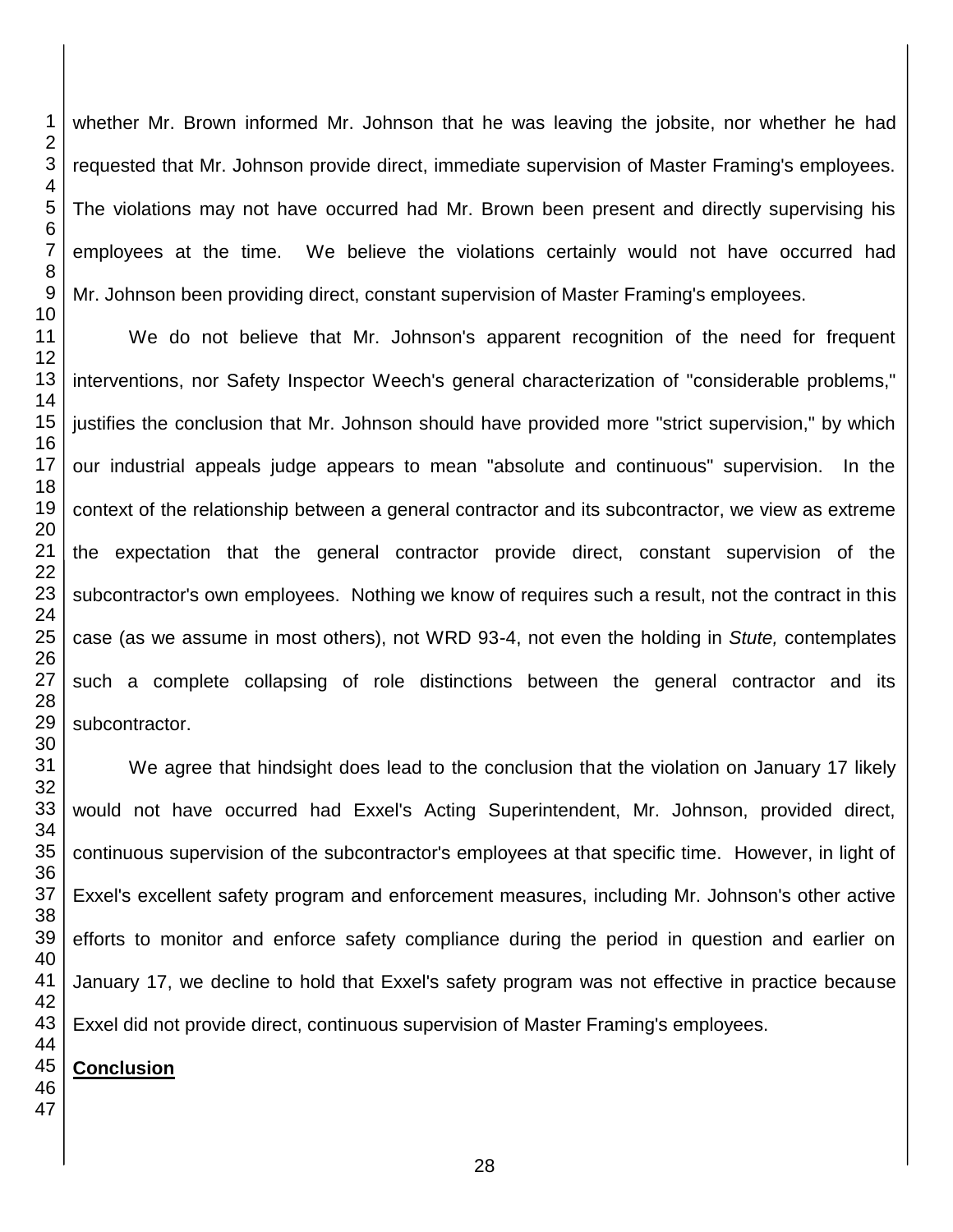We find that Exxel met its primary responsibility for compliance with safety regulations on

the Stanwood/Camano Village jobsite as of January 17, 1996, in that it established, supervised and

enforced, in a manner that was effective in practice, a safe and healthful working environment, in a

manner consistent with its role as general contractor. We, therefore, vacate the citation of Exxel.

After consideration of the Proposed Decision and Order and the Petition for Review filed

thereto, and a careful review of the entire record before us, we make the following:

#### **FINDINGS OF FACT**

1. On January 17, 1996, Bruce S. Weech, safety inspector for the Department of Labor and Industries (Department), conducted an inspection pursuant to the Washington Industrial Safety and Health Act on the work site of Exxel Pacific, Inc., at the construction site of 72<sup>nd</sup> N.W. and 265<sup>th</sup> Street N.W., Stanwood, Washington. On January 17, 1996, the Department inspector held a closing conference with a representative of Exxel Pacific, Inc.

On February 14, 1996, the Department issued a citation and notice that cited Exxel Pacific, Inc., (Exxel), for an alleged repeat serious violation of WAC 296-155-100(1)(a) with a total penalty assessed of \$1,600. The violation was corrected at the time of inspection and the abatement date was January 17, 1996. The alleged repeat serious violation was cited as a repeat of that violation cited in Citation and Notice No.115402752 issued on August 31, 1995.

On February 22, 1996, Exxel filed an appeal of the February 14, 1996 citation and notice with the Safety Division of the Department of Labor and Industries. On March 5, 1996, the Department issued a Notice of Reassumption of Jurisdiction.

On April 3, 1996, the Department issued Corrective Notice of Redetermination No. 115221699 that changed the repeat serious violation to a serious violation, changed the abatement date of January 17, 1996, to complied, and reduced the total penalty assessed Exxel received the Corrective Notice of Redetermination on April 4, 1996.

On April 16, 1996, Exxel filed a Notice of Appeal of the April 3, 1996 Corrective Notice of Redetermination with the Board of Industrial Appeals. On April 16, 1996, the Board issued a Notice of Filing of Appeal, assigning the appeal Docket No. 96 W182. The Department transmitted its records supporting the citation to the Board on May 16, 1996.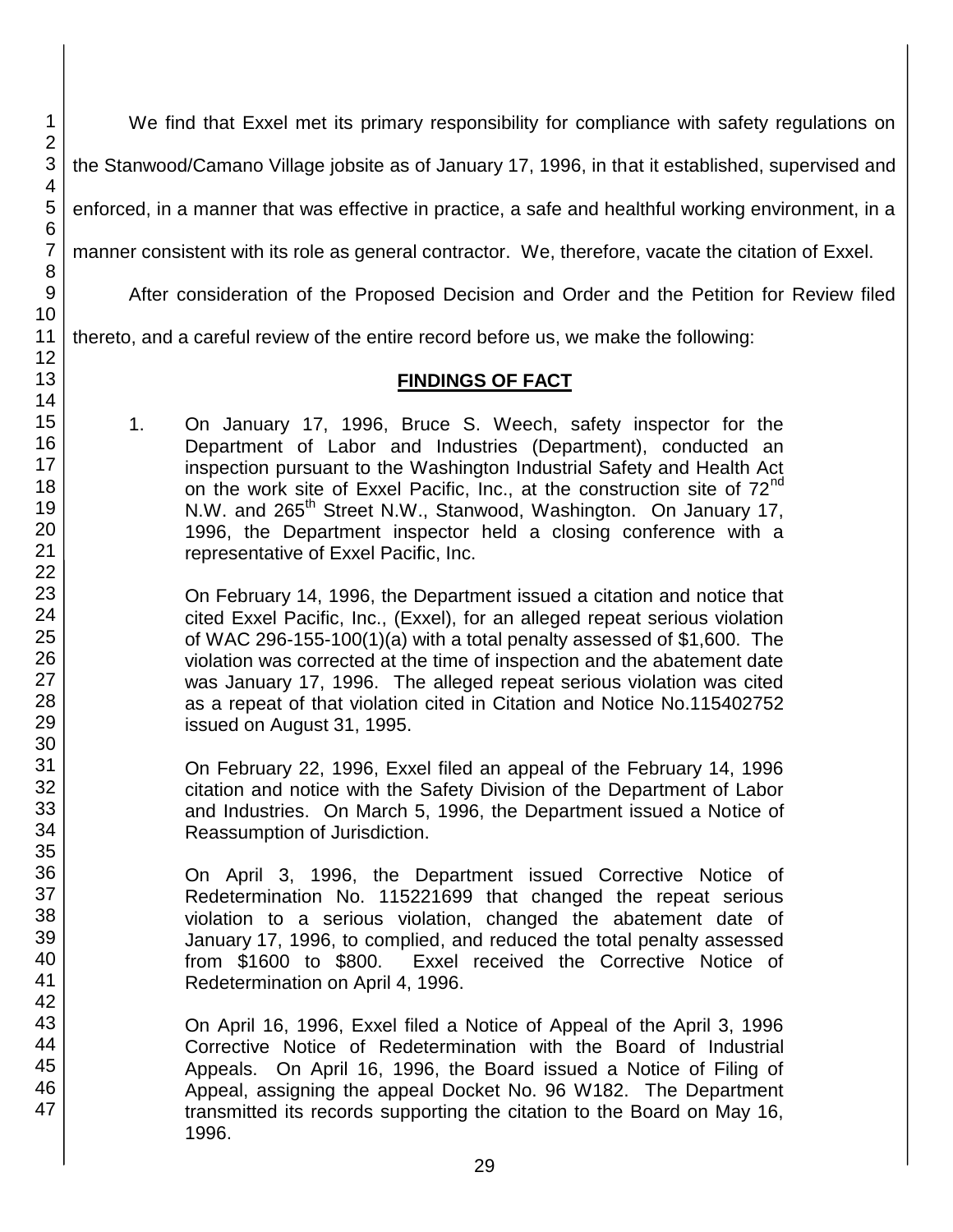2. On January 17, 1996, Exxel was the general contractor on the Stanwood/Camano Village construction project, the site identified in the Department's citation and notice herein. Exxel had contracted with Master Framing, Inc. (Master Framing), an independent subcontractor, to provide construction-framing services on the site. The contract required that Master Framing "shall provide all supervision, materials, labor, supplies, and equipment" for the framing work identified. The contract required Master Framing and its lower-tier, if any, subcontractors to take all reasonably necessary safety precautions pertaining to its work performance, including but not limited to compliance with all Washington Industrial Safety and Health Act (WISHA) regulations, including but not limited to provision of all required safety equipment, maintenance of a written accident prevention plan and a jobsite-specific safety plan in compliance with WISHA. The contract included enforcement provisions, stating that Exxel "may" direct removal of employees not in compliance, and "may" order the subcontractor to stop work until a violation is corrected.

- 3. Exxel's General Contractor's Safety Manual contains 31 topical policies covering Exxel's direct employees and its work with subcontractors on safety issues, including rules, orientation and training, specific safety pre-planning, safety meetings, monitoring of safety compliance and discipline, and specific safety issues. Exxel provides safety training to its employees, including its superintendents and assistant superintendents. Exxel provided videos pertaining to safety rules, required self-inspection reports, and had a bonus program that was predicated upon compliance with its safety program.
- 4. Exxel is the leading safety performer of the 80 members of its retrospective industrial insurance premium rating group, which is comprised of the top safety performers of the approximate 300 members of the Associated General Contractors or Washington. From 1991 to January 17, 1996, Exxel was cited two times by the Department of Labor and Industries, once in August 1995, and on January 17, 1996. The August 1995 citation is not final and is pending at the Department. Since August 1995, Exxel has engaged in supervising approximately 650,000 worker hours performed by its employees and subcontractors. Exxel jobsites were inspected by the Department with no notations of safety violations two times in 1995 and once in 1996. The reports issued by the Department contain commendations for Exxel's safety efforts. Exxel has received awards and commendations from other organizations for its safety accomplishments.
- 5. On the Stanwood/Camano Village project, Exxel developed site-specific safety plans covering, but not limited to, fall protection requirements and measures. These were reviewed and made constantly available to Master Framing and its employees. On the Stanwood/Camano Village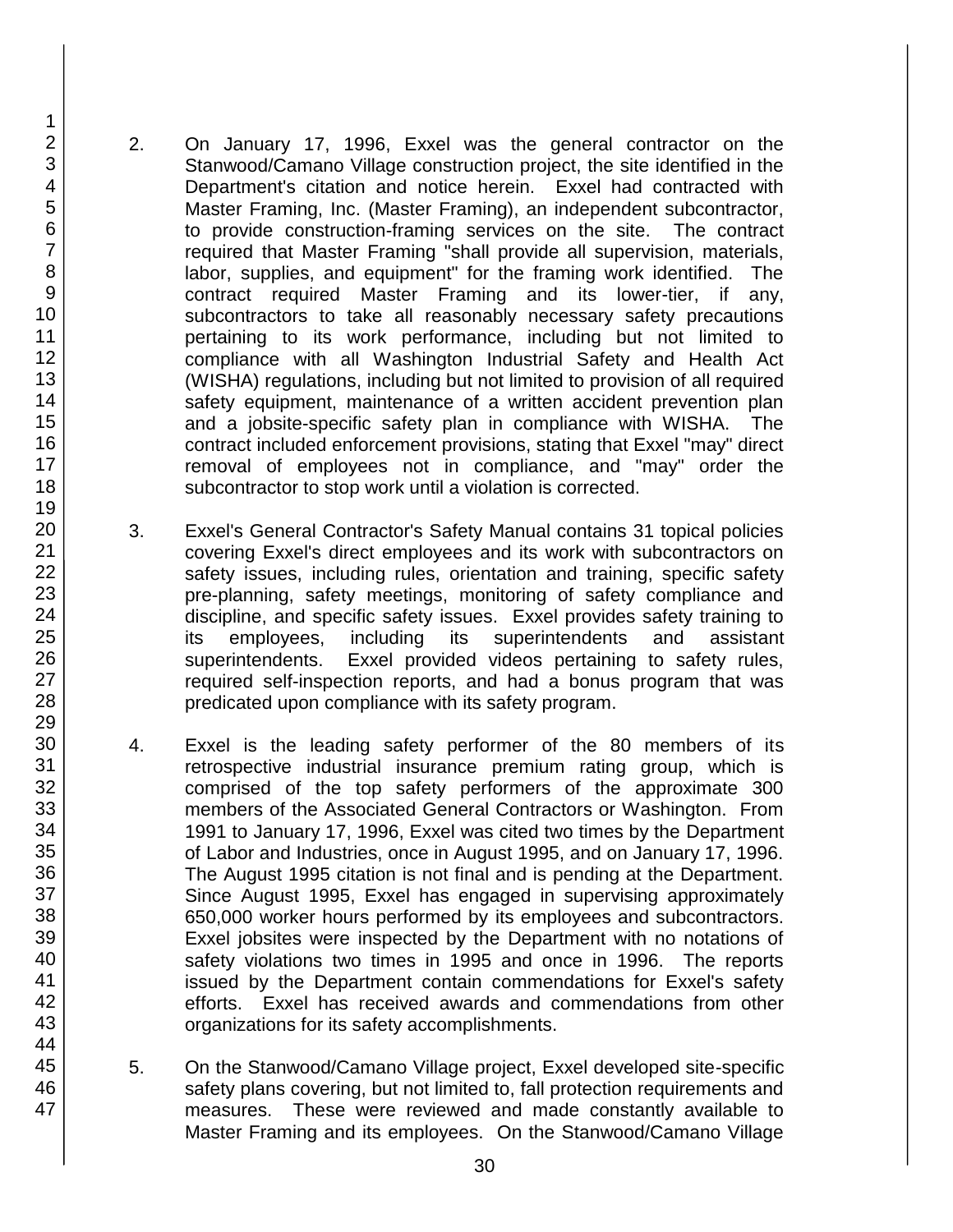project, Exxel conducted weekly safety meetings that were attended by Master Framing employees. A weekly safety meeting held on January 15, 1996, directed that a full body harness will be worn and secured at all times when working on the roof.

- 6. On the Stanwood/Camano Village project, as with its other projects, Exxel's superintendent or assistant superintendent provided daily reminders to its subcontractors and its subcontractor's employees, including those of Master Framing, to comply with all safety regulations, including those related to fall protection. These reminders occurred every day first thing in the morning and frequently several times throughout the day. On January 16, 1996, Exxel's Assistant Superintendent, Robert Johnson, intervened when he perceived a possible lapse in fall protection and ordered a Master Framing employee to tie off. The Master Framing employee immediately complied.
- 7. Master Framing owner/operator Wade Brown was aware of Exxel's safety program and expectations, as were his employees. Wade Brown considered Exxel's program excellent and considered Exxel to be a strict enforcer of safety rules. Exxel previously disciplined Master Framing on another project in August 1995 by way of a written warning with a requirement that it discipline its involved employee(s). Master Framing employees believed they would be disciplined by Exxel if Exxel discovered them in violation of safety rules. As of January 17, 1996, Exxel believed that Master Framing would adhere to WISHA regulations on the Stanwood/Camano Village jobsite.
- 8. On January 17, 1996, on the Stanwood/Camano Village project, Exxel Assistant Superintendent Robert Johnson, before workers went on the roof, reminded the Master Framing employees to comply with fall protection regulations. After this, still in the morning, and after Master Framing owner/operator Wade Brown left the jobsite, a Department Safety Inspector noticed four Master Framing employees, on a roof with potential hazard of fall up to 18 feet, in violation of fall protection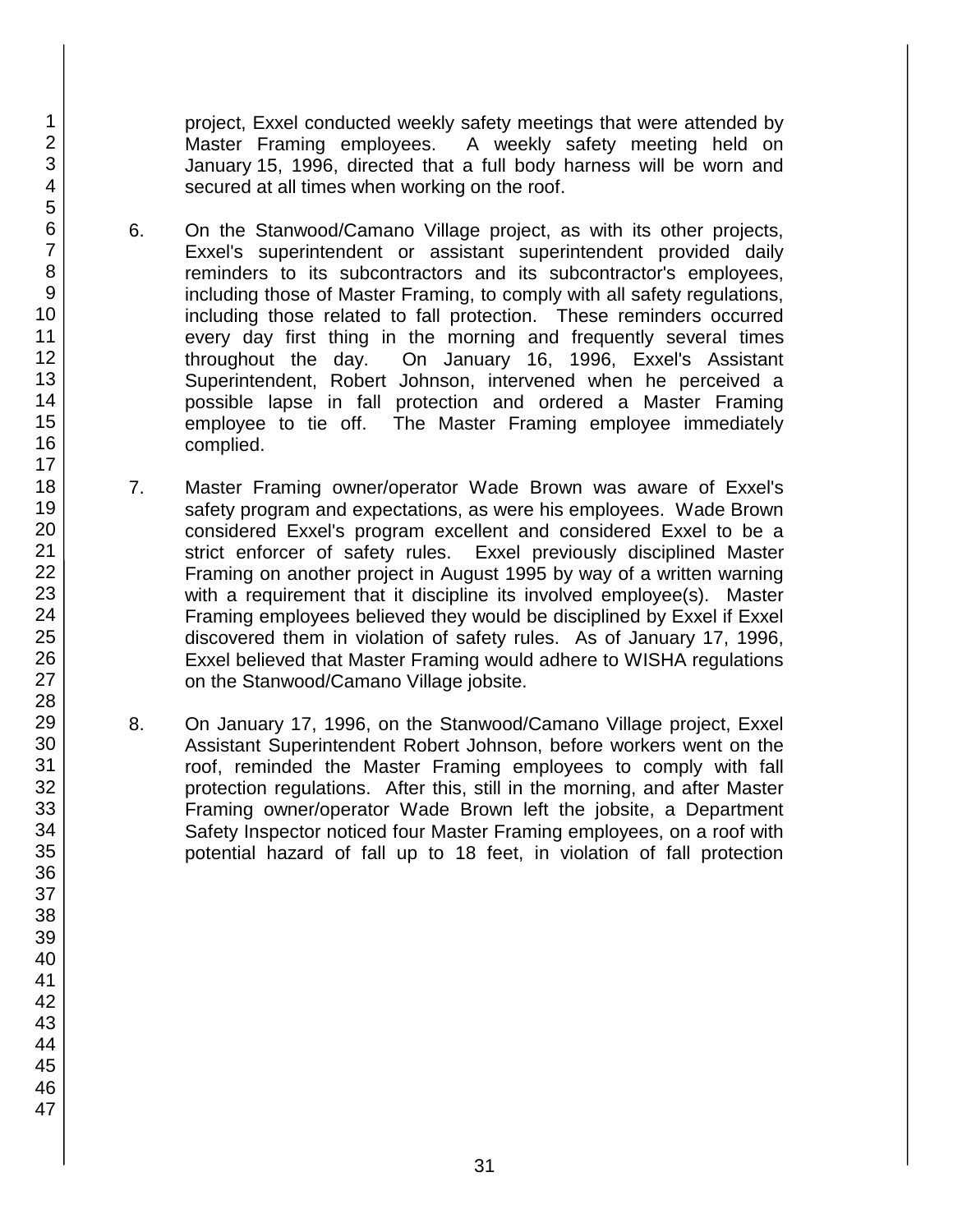regulations. Some of the employees were not tied off pursuant to then existing WAC 296-155-24503(4)(a) and one worker had too much slack in his shock absorbing lanyard attached to a "D" ring in violation of then existing WAC 296-155-24505(4)(q)(ii). All of the workers had, and wore, the safety equipment, including harnesses and lanyards, that was necessary for compliance with the regulations and as necessary for compliance with the written fall protection work plan posted in the Exxel jobsite office.

9. As of January 17, 1996, Exxel, commensurate with its role as general contractor on the Stanwood/Camano Village jobsite, did establish, supervise, and enforce, in a manner that was effective in practice, a safe and healthful working environment. The safety violations discovered by the Department on the jobsite January 17, 1996, were due solely to the neglect of Master Framing and its employees in contravention of the expectations, training, contract, planning, safety meetings, monitoring, discipline program, and reminders actively provided by Exxel. The violations were not due to any failure of Exxel to fulfill its role as a general contractor to provide a safe work place.

## **CONCLUSIONS OF LAW**

- 1. The Board of Industrial Insurance Appeals has jurisdiction over the parties and the subject matter of this appeal.
- 2. On January 17, 1996, Exxel Pacific, Inc., did not violate the provisions of then existing WAC 296-155-100(1)(a). On January 17, 1996, Exxel Pacific, Inc., fulfilled its primary responsibility as a general contractor for compliance with safety regulations on its jobsite within the meaning of *Stute v. P.B.M.C.*, 114 Wn.2d 454 (1990).
- 3. Corrective Notice of Redetermination No. 115221699, issued by the Department of Labor and Industries Safety Division to Exxel Pacific, Inc., on April 3, 1996, that modified the citation and notice issued on February 14, 1996, from repeat serious to a serious violation of WAC 296-155-100(1)(a), changed the abatement date of January 17, 1996, to complied, and changed the total penalty assessed from \$1600 to \$800, is incorrect, and is reversed. This matter is remanded to the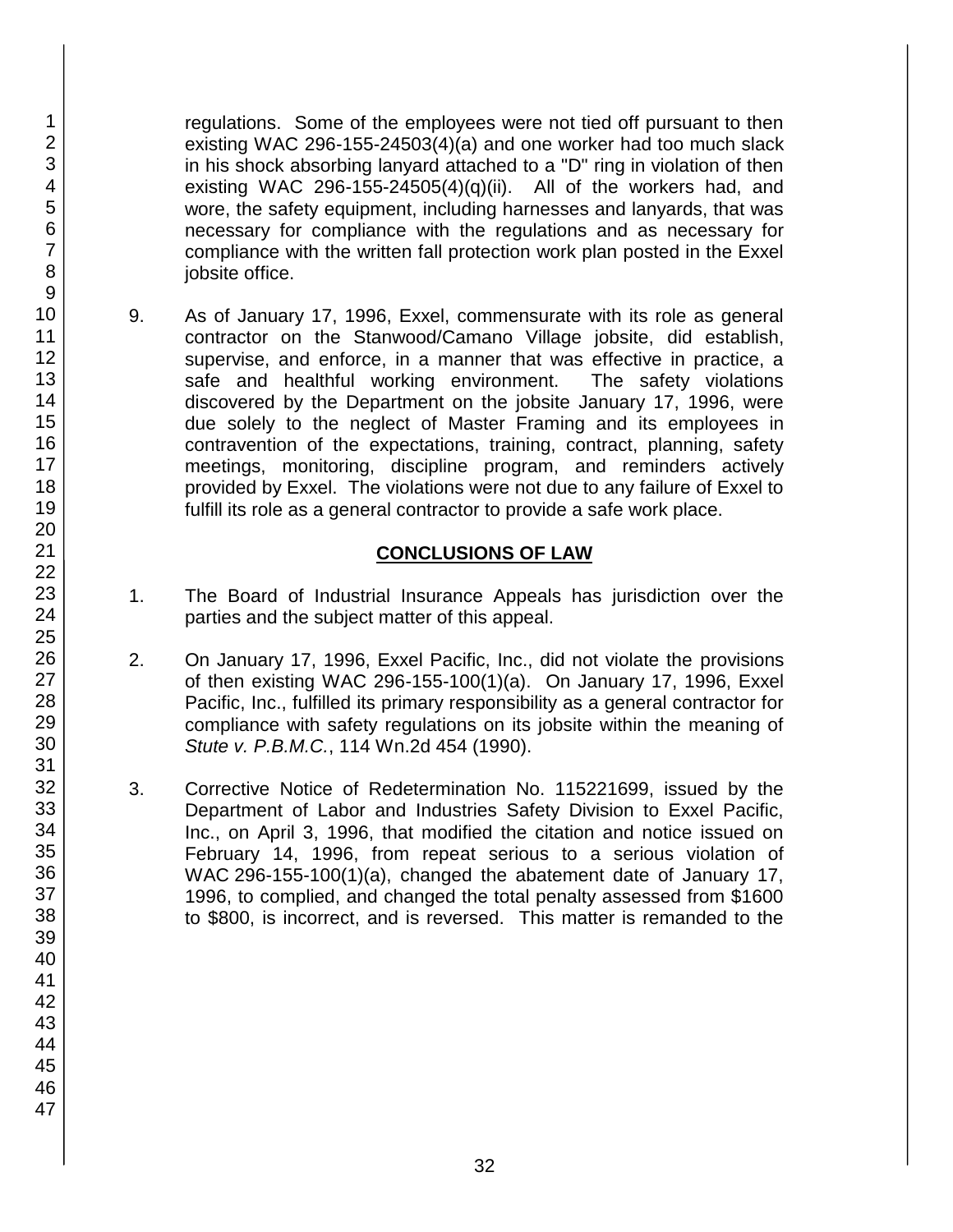Department of Labor and Industries with directions to vacate the citation.

#### It is so **ORDERED**.

Dated this  $6<sup>th</sup>$  day of July, 1998.

#### BOARD OF INDUSTRIAL INSURANCE APPEALS

/s/\_\_\_\_\_\_\_\_\_\_\_\_\_\_\_\_\_\_\_\_\_\_\_\_\_\_\_\_\_\_\_\_\_\_\_\_\_\_\_\_ S. FREDERICK FELLER Chairperson

/s/\_\_\_\_\_\_\_\_\_\_\_\_\_\_\_\_\_\_\_\_\_\_\_\_\_\_\_\_\_\_\_\_\_\_\_\_\_\_\_\_ JUDITH E. SCHURKE Member

#### **DISSENT**

I would adopt in its entirety the Proposed Decision and Order that affirmed the Corrective Notice of Redetermination finding a violation by Exxel Pacific, Inc. The Proposed Decision and Order, issued by the industrial appeals judge who personally heard all of the testimony in this case, very thoroughly sets forth the evidence and reaches the correct conclusion. Exxel's safety program was not effective in practice on January 17, 1996, when the fall protection violations occurred. The fall protection violations occurred as a direct result of this failure. Exxel did not meet its primary responsibility as a general contractor for a safe and healthful jobsite.

Exxel's failure was exactly as determined in the Proposed Decision and Order. Exxel did not provide adequate supervision and they did not provide adequate discipline to account for the lack of supervision on the jobsite. Master Framing was known to have a history of poor safety performance with repeated violations in the 10 months preceding January 17, 1996, at least one of which was on an Exxel jobsite. Exxel, as demonstrated by its own safety program, understands what is necessary to obtain adherence to safety regulations. Exxel had the prior **past experience** with Master Framing **and** Exxel admittedly had the **recent experience** of problems getting Master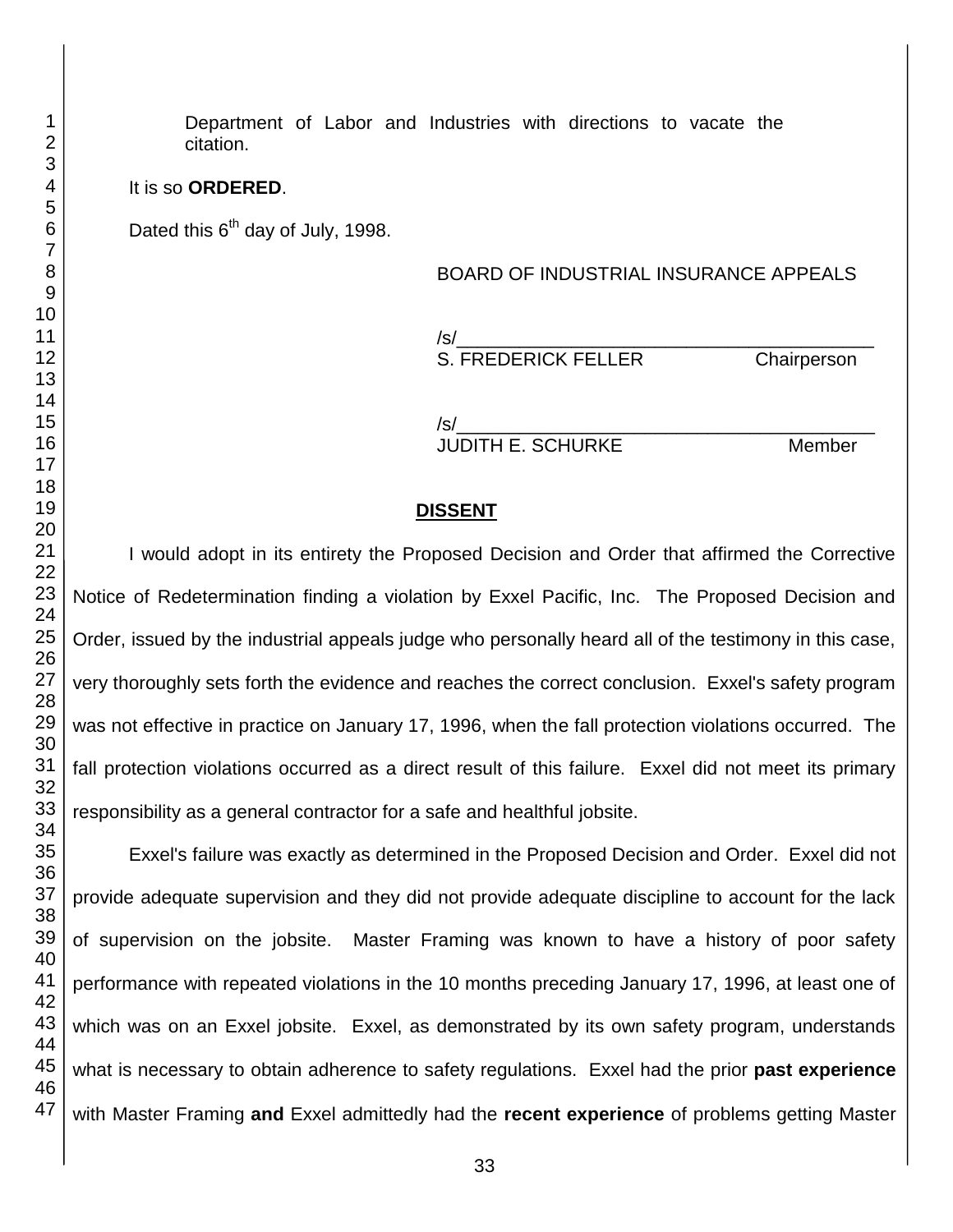Framing's employees to comply with fall protection regulations. When considered together, Exxel had two options short of direct, constant supervision--discipline Master Framing with sufficient severity to obtain compliance, or, terminate the contract pursuant to terms allowing for this. Exxel did not exercise either of these options. In fact, even after the January 17, 1996 violation, Exxel could not point to any severe discipline of Master Framing or its employees. Thus, lack of enforcement is absolutely clear. The overly embellished testimony of Master Framing employees to the contrary, in support of Exxel, is only as one would expect it to be, given the ongoing business relationship with Exxel. This testimony should not have been afforded any weight.

Failing to take adequate disciplinary measures, Exxel had the yet additional option of providing for, or ensuring, constant supervision of Master Framing's employees, who Exxel knew to be lax in adherence to safety regulations. Instead of ensuring direct supervision, the assistant superintendent busied himself with other tasks, with employees on the jobsite out of his view. In these circumstances, the eventual violation was a foregone conclusion. This is only one step removed from seeing a violation and doing nothing about it. As in *Stute*, the general contractor here, Exxel did not exercise its duty to assume primary responsibility for jobsite safety in a manner that was effective in practice.

Finally, the majority is too "cautious" with regard to placing the full, affirmative burden on a general contractor to show that an admitted violation on its jobsite was truly "unpreventable." The present case belies this point. By assigning "primary responsibility" to the general contractor, our Supreme Court, in *Stute*, squarely placed the burden on the general contractor precisely because the general contractor is innately in control. Exxel simply failed to exercise its control, and the